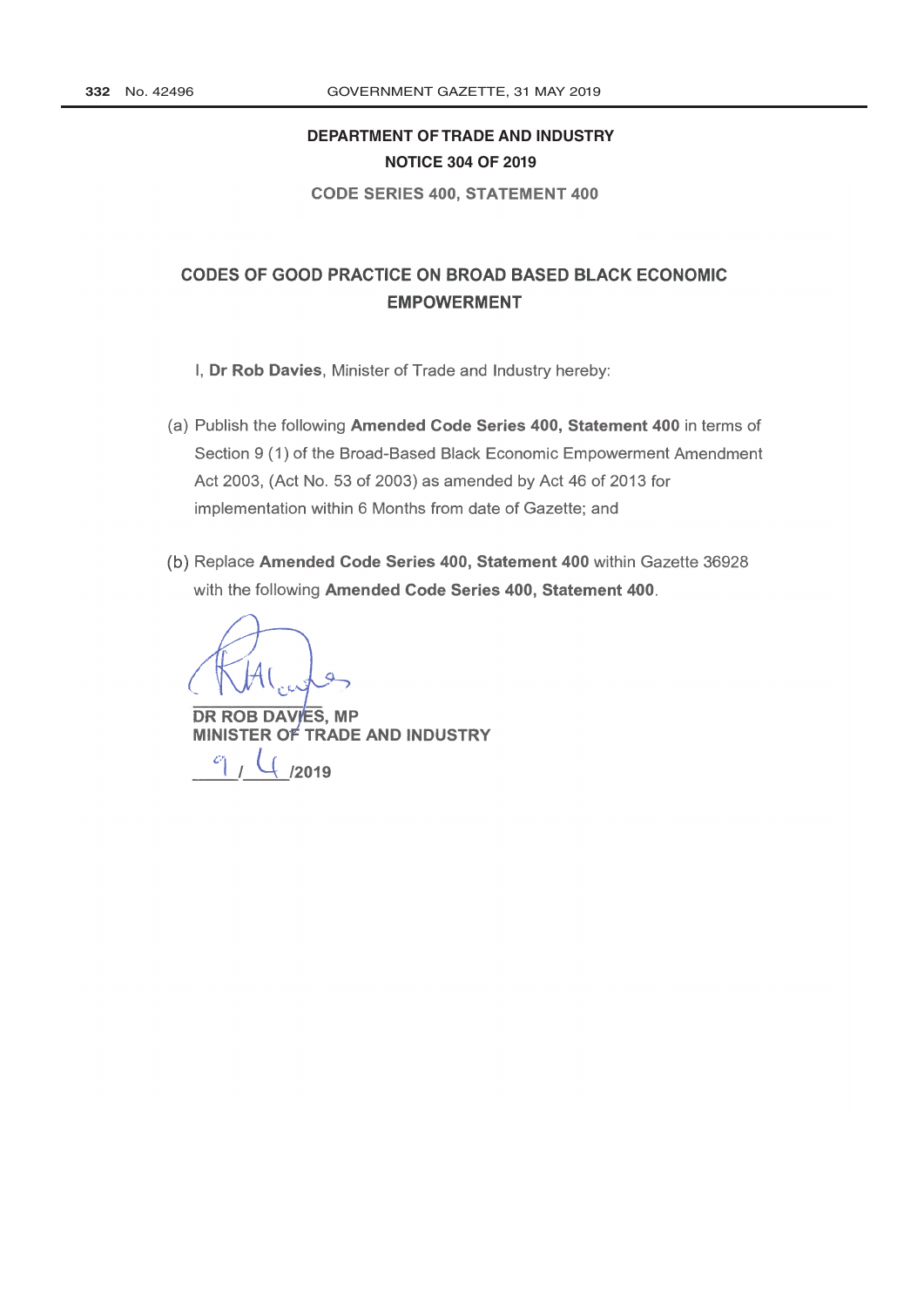## **AMENDED CODE SERIES 400: MEASUREMENT OF THE ENTERPRISE AND SUPPLIER DEVELOPMENT ELEMENT OF BROAD-BASED BLACK ECONOMIC EMPOWERMENT**

## **STATEMENT 400: THE GENERAL PRINCIPLES FOR MEASURING ENTERPRISE AND SUPPLIER DEVELOPMENT**

Issued under Section 9 of the [Broad-Based Black Economic Empowerment](http://www.greengazette.co.za/acts/broad-based-black-economic-empowerment-act_2003-053) [Act](http://www.greengazette.co.za/acts/broad-based-black-economic-empowerment-act_2003-053) of 2003, as amended

## **Arrangement of this Statement**

|     | Para Subject<br>Page                                            |  |
|-----|-----------------------------------------------------------------|--|
| 1.  | 3                                                               |  |
| 2.  | 3<br>Enterprise and Supplier Development Scorecard              |  |
| 3.  |                                                                 |  |
| 4.  |                                                                 |  |
| 5.  |                                                                 |  |
| 6.  | Exclusions from Total Measured Procurement Spend12              |  |
| 7.  |                                                                 |  |
| 8.  |                                                                 |  |
| 9.  | Enterprise Development and Supplier Development Contributions14 |  |
| 10. |                                                                 |  |
| 11. | Measurement of Enterprise Development and Supplier Development  |  |
|     |                                                                 |  |
| 12. |                                                                 |  |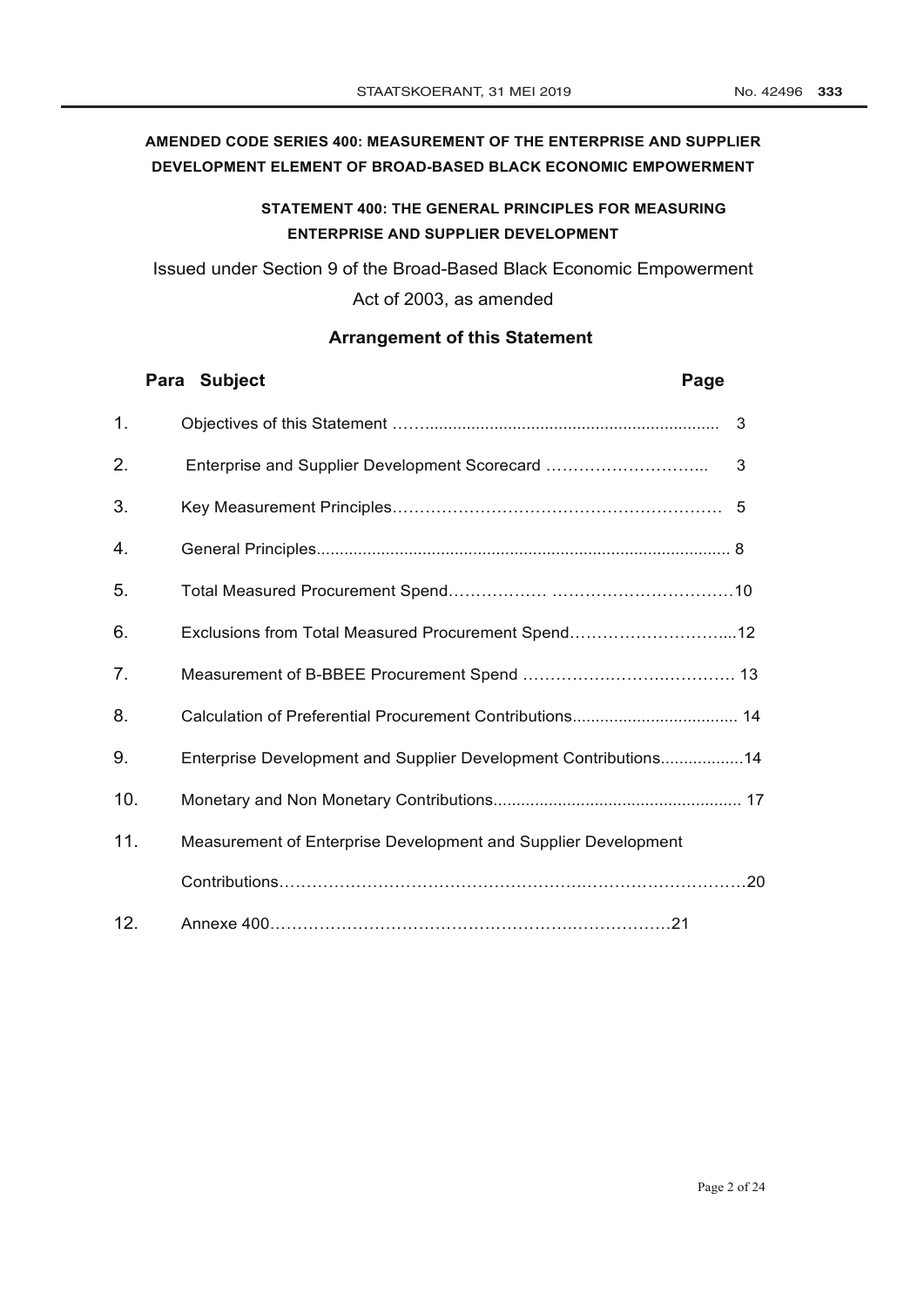#### **1. OBJECTIVES OF THIS STATEMENT**

- 1.1 Specify the scorecard for measuring Enterprise and Supplier Development;
- 1.2 Specify the key measurement principles applicable to calculating Preferential Procurement Contributions; Qualifying Enterprise Development and Supplier Development Contributions;
- 1.3 Define the principles applicable when calculating B-BBEE Procurement Spend and Enterprise Development and Supplier Development Spend; and
- 1.4 Indicate the formula for calculating the individual criteria specified in the Enterprise and Supplier Development scorecard.

#### **2. ENTERPRISE AND SUPPLIER DEVELOPMENT SCORECARD**

The following table represents the criteria for deriving a score for Enterprise and Supplier Development under this statement.

|       | <b>Criteria</b>                                                                                                                                                                              | Weighting<br>points | <b>Compliance</b><br>targets |
|-------|----------------------------------------------------------------------------------------------------------------------------------------------------------------------------------------------|---------------------|------------------------------|
| 2.1   | <b>PREFERENTIAL PROCUREMENT</b>                                                                                                                                                              |                     |                              |
| 2.1.1 | B-BBEE Procurement Spend from all<br>Empowering Suppliers based on the<br><b>B-BBEE</b><br>Procurement Recognition<br>Levels as a percentage of Total<br><b>Measured Procurement Spend</b>   | 5                   | 80%                          |
| 2.1.2 | B-BBEE Procurement Spend from all<br>Empowering Suppliers that<br>are<br>Qualifying Small Enterprises based on<br>the applicable B-BBEE Procurement<br>Recognition Levels as a percentage of | 3                   | 15%                          |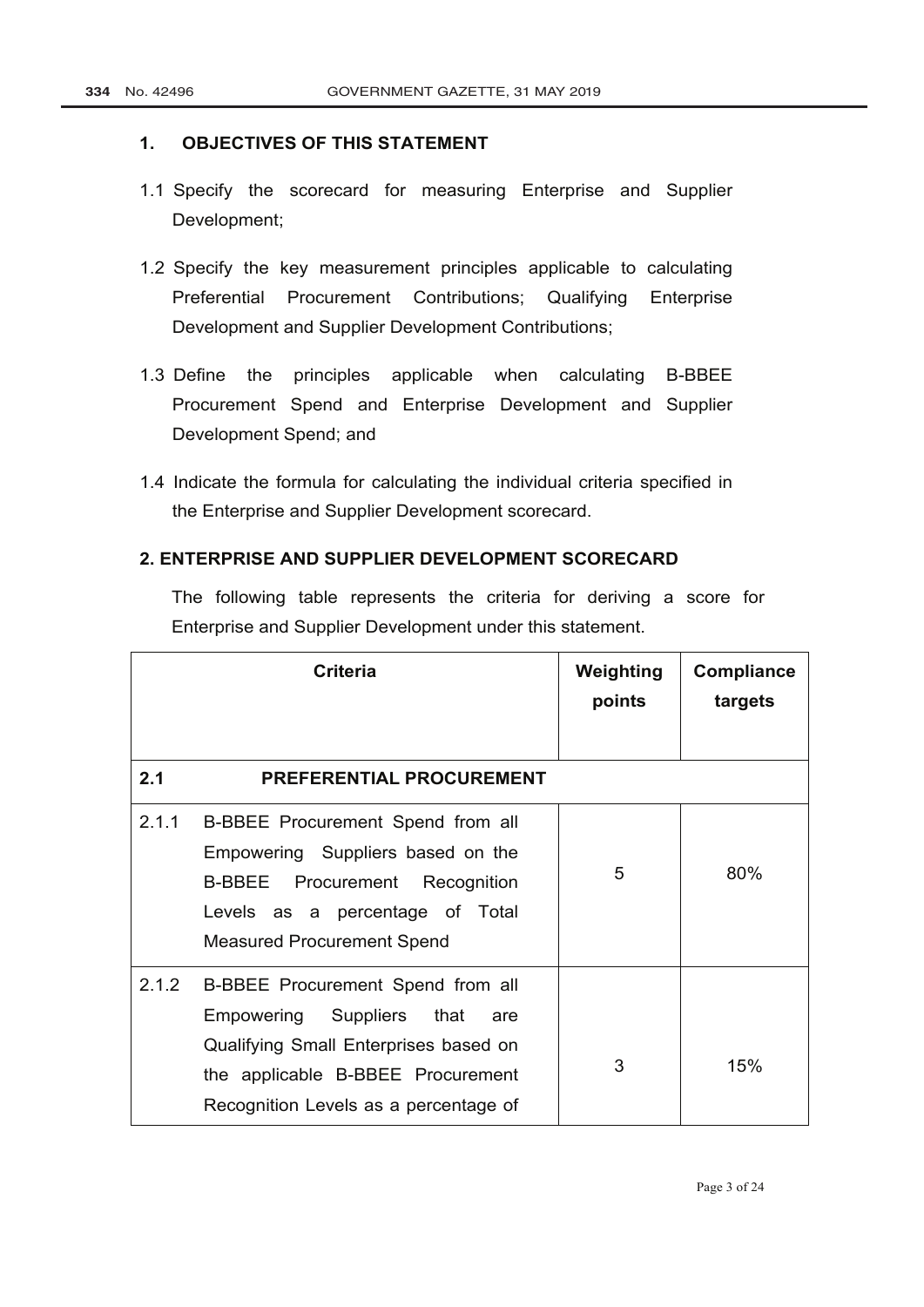|       | Total Measured Procurement Spend.              |                |             |
|-------|------------------------------------------------|----------------|-------------|
|       | Refer to Paragraph 3.9 Below.                  |                |             |
|       |                                                |                |             |
|       |                                                |                |             |
| 2.1.3 | B-BBEE Procurement Spend from all              | 4              | 15%         |
|       | Empowering<br>Micro-<br>Exempted               |                |             |
|       | Enterprises based on the applicable B-         |                |             |
|       | <b>BBEE Procurement Recognition Levels</b>     |                |             |
|       | as a percentage of Total Measured              |                |             |
|       | Procurement Spend. Refer to Paragraph          |                |             |
|       | 3.9 Below.                                     |                |             |
| 2.1.4 | B-BBEE Procurement Spend from                  |                |             |
|       | Empowering Suppliers that are at               | 11             | 50%         |
|       | least 51% Black Owned based on the             |                |             |
|       | applicable<br><b>B-BBEE</b> Procurement        |                |             |
|       | Recognition Levels as a percentage of          |                |             |
|       | <b>Total Measured Procurement Spend</b>        |                |             |
| 2.1.5 | <b>B-BBEE</b><br>Spend<br>Procurement<br>from  |                |             |
|       | Empowering Suppliers that are at least         | 4              | 12%         |
|       | 30% Black Women Owned based on                 |                |             |
|       | the applicable B-BBEE Procurement              |                |             |
|       | Recognition Levels as a percentage of          |                |             |
|       | <b>Total Measured Procurement Spend</b>        |                |             |
|       | <b>Bonus points</b>                            |                |             |
| 2.1.6 | <b>B-BBEE Procurement Spend from</b>           | $\overline{2}$ | 2%          |
|       | <b>Empowering Designated Group</b>             |                |             |
|       | Suppliers that are at least 51% Black          |                |             |
|       | Owned.                                         |                |             |
| 2.2   | <b>SUPPLIER DEVELOPMENT</b>                    |                |             |
|       | 2.2.1 Annual value of all Supplier Development |                | 2%<br>οf    |
|       | Contributions made by the Measured             | 10             | <b>NPAT</b> |
|       | Entity as a percentage of the target.          |                |             |
|       |                                                |                |             |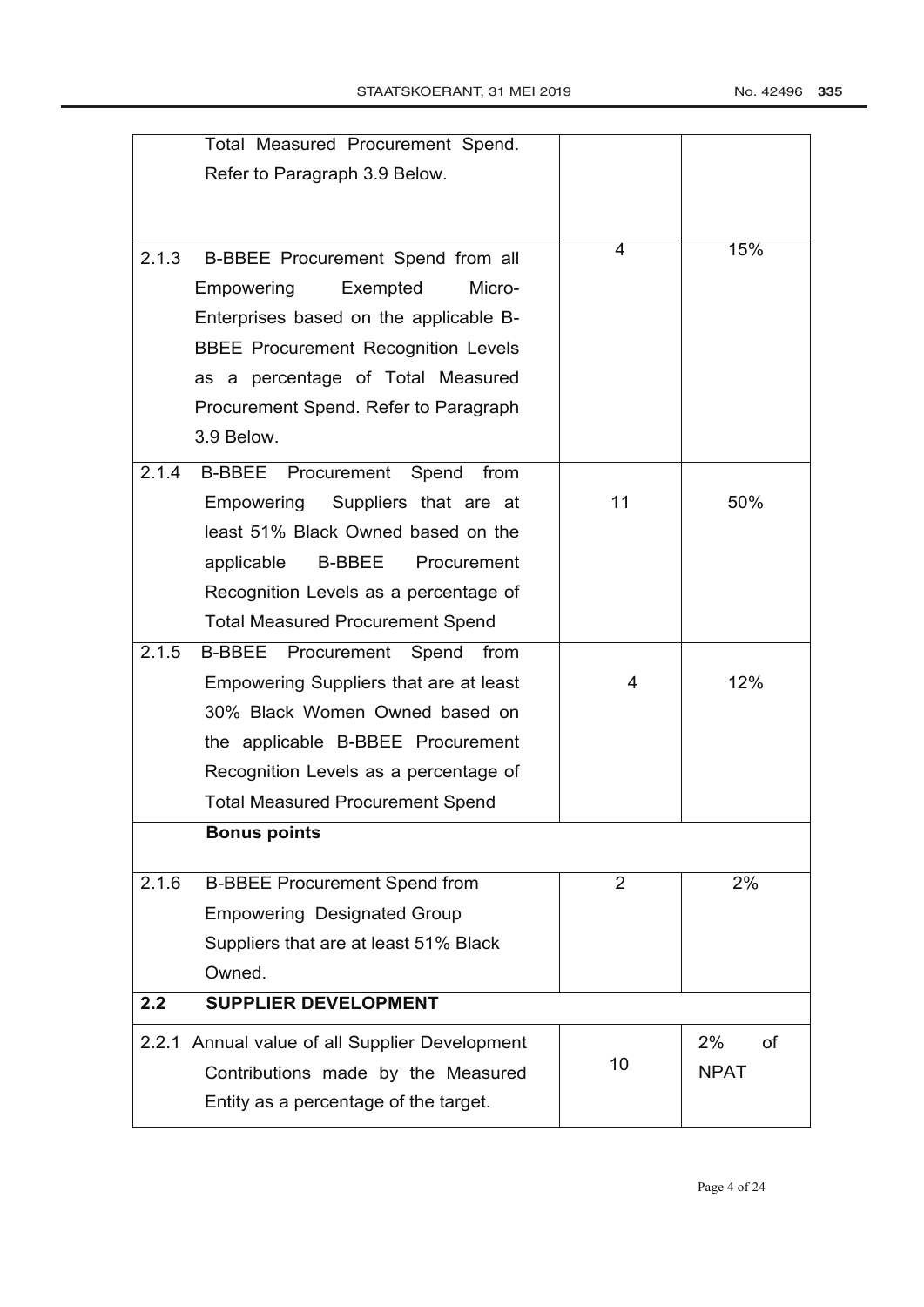| <b>2.3 ENTERPRISE DEVELOPMENT</b>                                                                                                                                             |   |                         |  |
|-------------------------------------------------------------------------------------------------------------------------------------------------------------------------------|---|-------------------------|--|
| 2.3.1 Annual value of Enterprise Development<br>Contributions and Sector<br>Specific<br>Programmes made by the Measured<br>Entity as a percentage of the target.              | 5 | 1%<br>of<br><b>NPAT</b> |  |
| 2.4<br><b>Bonus Points</b>                                                                                                                                                    |   |                         |  |
| 2.4.1 Bonus point for graduation of one or more<br>Enterprise Development beneficiaries to<br>the Supplier Development level.                                                 | 1 |                         |  |
| 2.4.2 Bonus point for creating one or more jobs<br>directly as a result of<br>Supplier<br>Development and<br>Enterprise<br>Development initiatives by the Measured<br>Entity. | 1 |                         |  |

## **3. KEY MEASUREMENT PRINCIPLES**

- 3.1 The Enterprise and Supplier Development consist of:
- 3.1.1 Preferential Procurement;
- 3.1.2 Enterprise Development; and
- 3.1.3 Supplier Development.
- 3.2 Enterprise Development and Supplier Development Contributions will be recognised as a percentage of annual Net Profit After Tax (NPAT).
- 3.2.1 The Net Profit After Tax (NPAT) or average target applies unless:
- 3.2.1.1 the company does not make a profit last year or on average over the last five years
- 3.2.1.2 the net profit margin is less than a quarter of the norm in the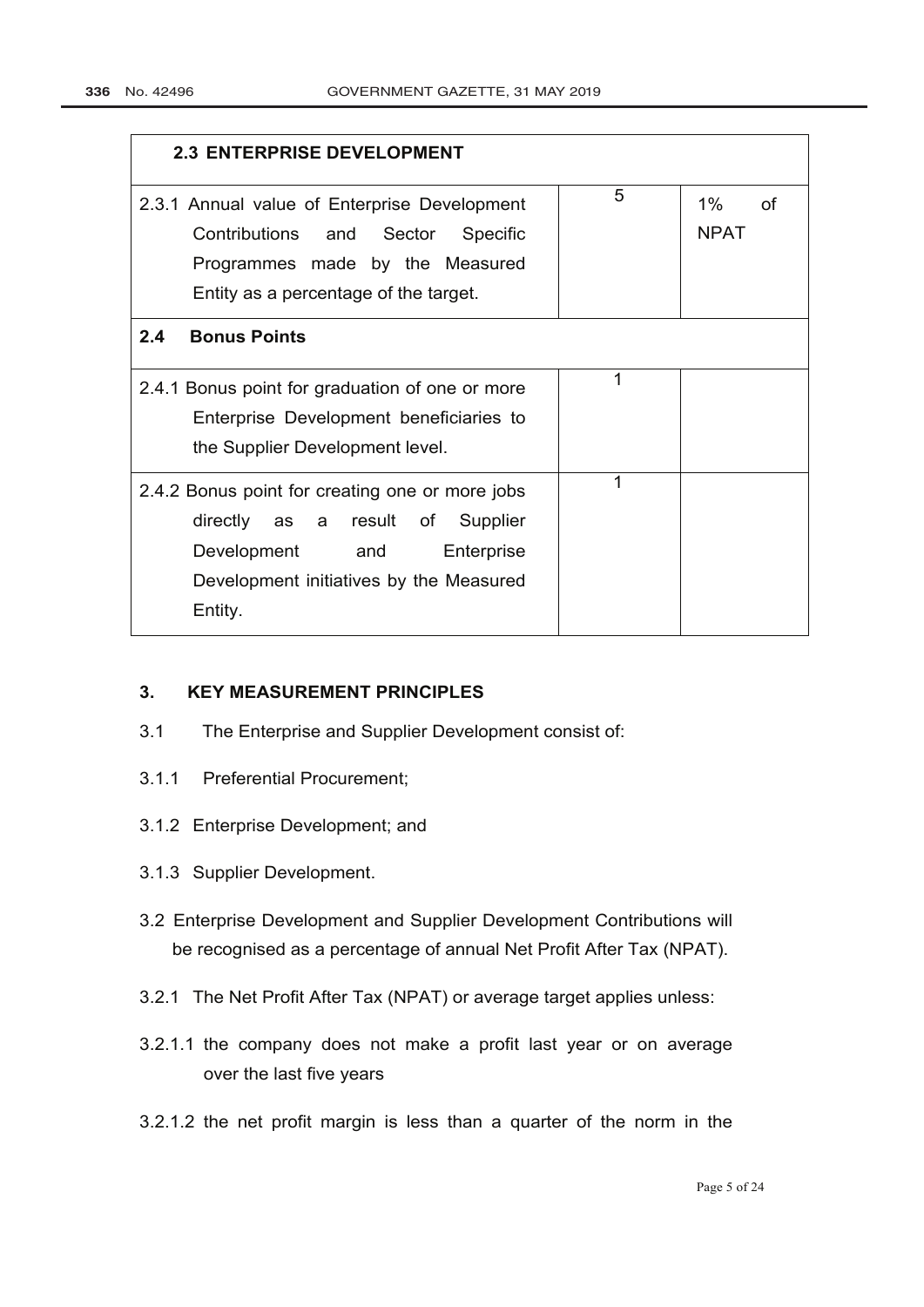industry.

- 3.2.1.3 If the Turnover is to be used, the target will be set at:
- 3.2.1.3.1 1% (ED) or 2% (SD) x Indicative Profit Margin (NPAT/Turnover) x Turnover

#### 3.3 **SUB-MINIMUM AND DISCOUNTING PRINCIPLE**

- 3.3.1 A Measured Entity must achieve a minimum of 40% of each of the total weighting points as set out under Statement 000, Paragraph 3.3.1.3.1
- 3.3.2 Non-compliance to one or more of the threshold targets as per paragraph 3.1 above will result in the overall achieved B-BBEE status level being discounted in accordance with paragraph 3.3 in statement 000.
- 3.3.3 An Empowering Supplier within a context of B-BBEE is a B-BBEE compliant entity, which is a good citizen South African entity, comply with all regulatory requirements of the country and should meet at least three if it is a large enterprise or one if it is a QSE of the following criteria:
	- (a) At least 25% of cost of sales excluding labour cost and depreciation must be procured from local producers or local supplier in SA, for service industry labour cost are included but capped to 15%.
		- (b) Job creation 50% of jobs created are for Black people provided that the number of Black employees since the immediate prior verified B-BBEE Measurement is maintained.
		- (c) At least 25% transformation of raw material/beneficiation which include local manufacturing, production and/or assembly, and/or packaging.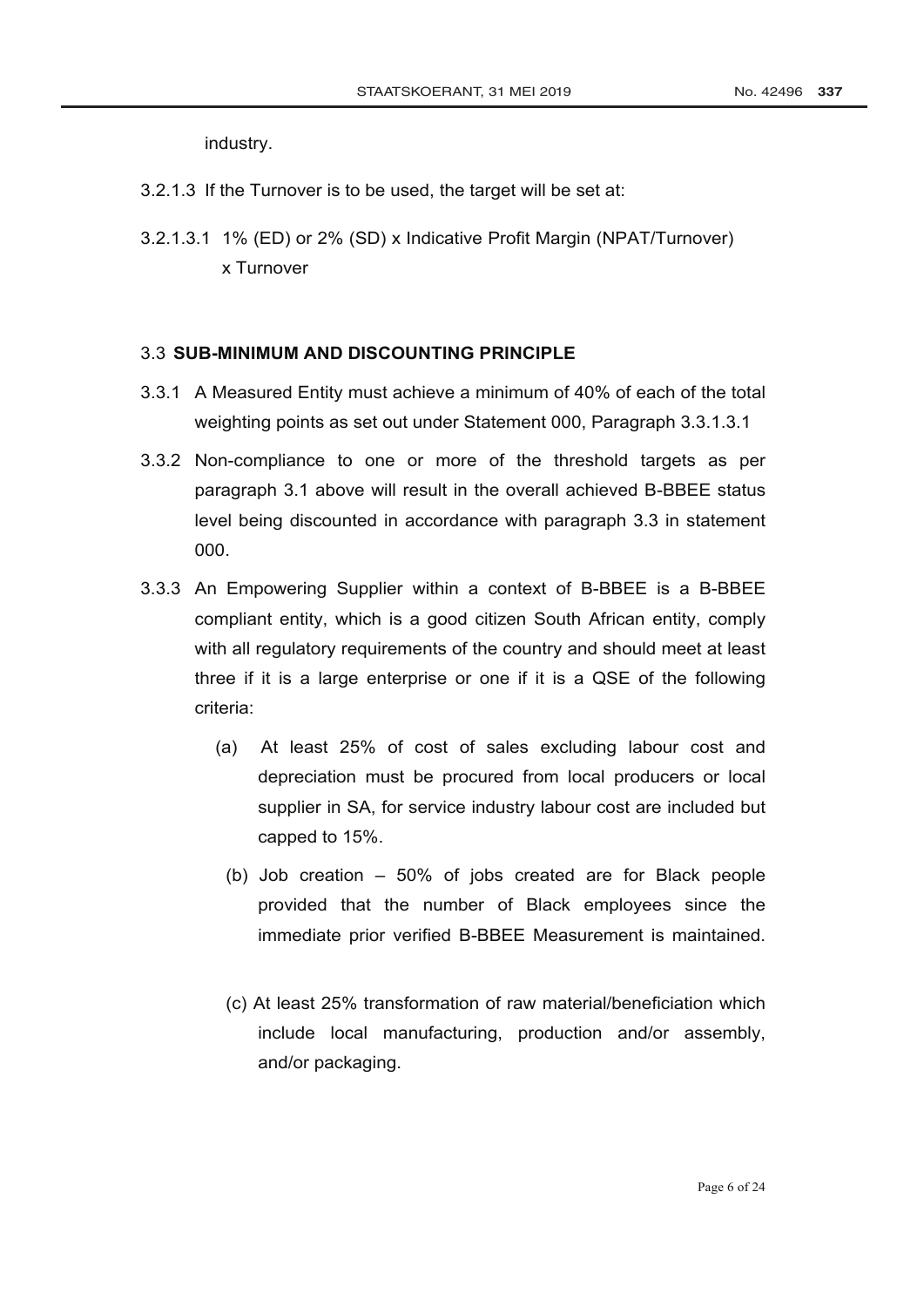- (d) Skills transfer at least spend 12 days per annum of productivity deployed in assisting Black EMEs and QSEs beneficiaries to increase their operation or financial capacity.
- 3.3.4 Exempted Micro Enterprises and Start-Ups are automatically recognised as Empowering Suppliers.
- 3.4 The Weighting points in the Enterprise and Supplier Development scorecard represent the maximum number of points possible for each of the criteria.
- 3.5 If a Measured Entity procures goods and services from a supplier that is:
- 3.5.1 A recipient of supplier development contributions from a Measured Entity under Code series 400 which has a minimum 3-year contract with the Measured Entity, the recognisable B-BBEE Procurement Spend that can be attributed to that Supplier is multiplied by a factor of 1.2;
- 3.5.2 A black owned QSE or EME which is not a Supplier Development beneficiary but that has a minimum 3-year contract with the Measured Entity, the recognisable B-BBEE Procurement Spend that can be attributed to that Supplier is multiplied by a factor of 1.2;
- 3.5.3 A supplier to the Measured Entity that is at least 51% Black Owned or at least 51% Black Woman Owned utilising the Flow Through Principle, the recognisable B-BBEE Procurement Spend that can be attributed to that Supplier is multiplied by a factor of 1.2.
- 3.6 Procurement of goods and services and any other activities that fall under 2.1 will not qualify for scoring under 2.2 and 2.3 and vice versa.
- 3.7 Beneficiaries of Supplier Development or Enterprise Development are EMEs, QSEs or Generic Entities which are at least 51% Black Owned or at least 51% Black Women Owned utilizing the flow through principle. However, in terms of Generic Entities, this is based on the provision that at the first instance of receiving assistance from the Measured Entity, it was identified that such suppliers were EMEs or QSEs. This recognition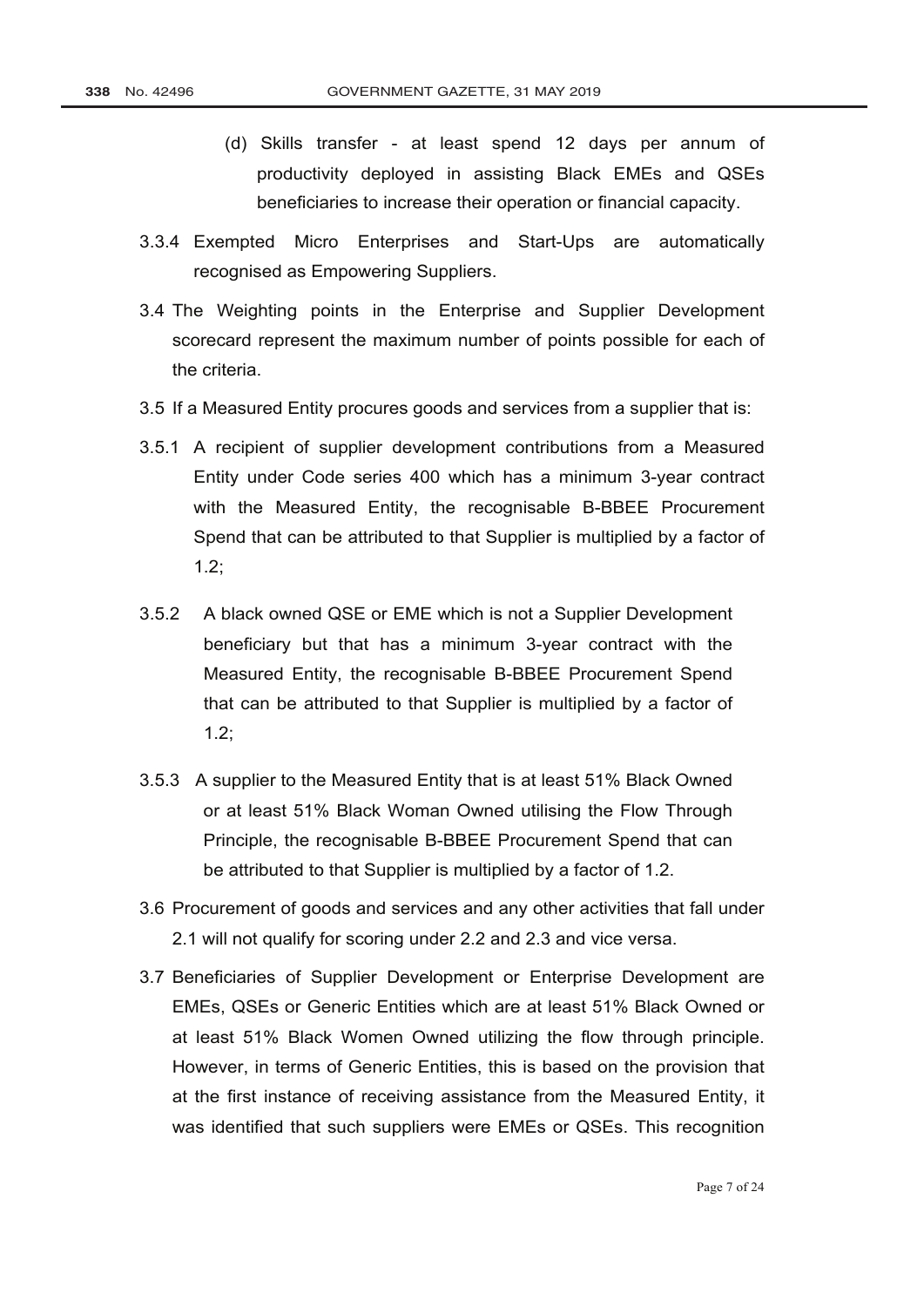for Generic Entities will only be allowed for 5 years from the first time of receiving assistance from the Measured Entity.

- 3.8 A Supplier Development Beneficiary is a part of the Measured Entity's supply chain, whereas an Enterprise Development Beneficiary is not.
- 3.9 B-BBEE Procurement Spend from Generic Entity Suppliers which are at least 51% Black Owned or at least 51% Black Women Owned utilizing the flow through principle can be recognized under Point Indicator 2.1.2 and 2.1.3 of the Enterprise and Supplier Development Scorecard. However, this is based on the provision that at the first instance of procuring goods and services, it was identified that such suppliers were EMEs or QSEs. This recognition for Generic Entities under Point Indicator 2.1.2 and 2.1.3 will only be allowed for 5 years from the first time of procuring goods and services from such suppliers.

### **4. GENERAL PRINCIPLES**

- 4.1 To strengthen local procurement in order to help build South Africa's industrial base in critical sectors of production and value adding manufacturing, which are largely labour-intensive industries.
- 4.2 To increase local procurement through capacity building achieved by incentivising appropriate local Supplier Development programmes by businesses supplying imported goods and services.
- 4.3 The imports provisions do not apply to the designated sectors and products for local production, as and when published.
- 4.4 To actively support procurement from black owned QSEs and EMEs by identifying opportunities to increase procurement from local suppliers in order to support employment creation.
- 4.5 To support procurement from black owned and black women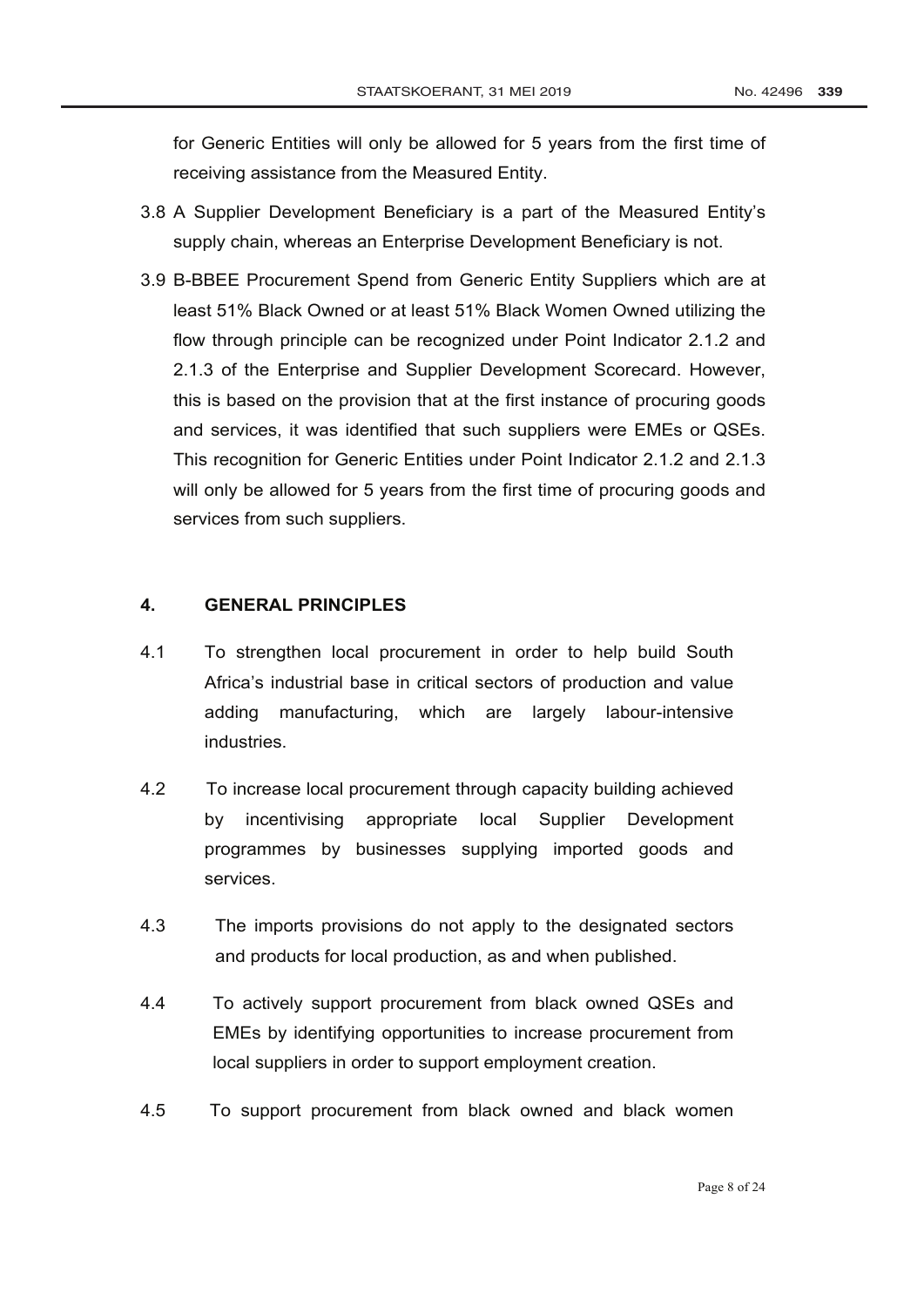owned businesses in order to increase the participation of these businesses in the main stream economy.

- 4.6 To promote the use of black owned professional service providers and entrepreneurs as suppliers.
- 4.7 Measured Entities receive recognition for any Enterprise Development and Supplier Development Contributions that are quantifiable as a monetary value using a Standard Valuation Method.
- 4.8 Measured Entities are encouraged to align their Enterprise Development and Supplier Development initiatives with the designated sectors of government's localisation and value adding programmes.
- 4.9 Measured Entities are encouraged to align their Enterprise Development and Supplier Development initiatives with their supply chain requirements thereby linking Enterprise Development and Supplier Development with Preferential Procurement.
- 4.10 Qualifying Enterprise Development and Supplier Development Contributions of any Measured Entity are recognisable on an annual basis.
- 4.11 Contributions, programmes and/or initiatives that span over multiple years, the total contribution amount must be divided by the number of years, and the average per year is then to be utilised for the annual contribution.
- 4.12 Measured Entities are encouraged to develop and implement an Enterprise Development plan and Supplier Development plan for Qualifying Beneficiaries. The plan should include:
- 4.12.1 Clear objectives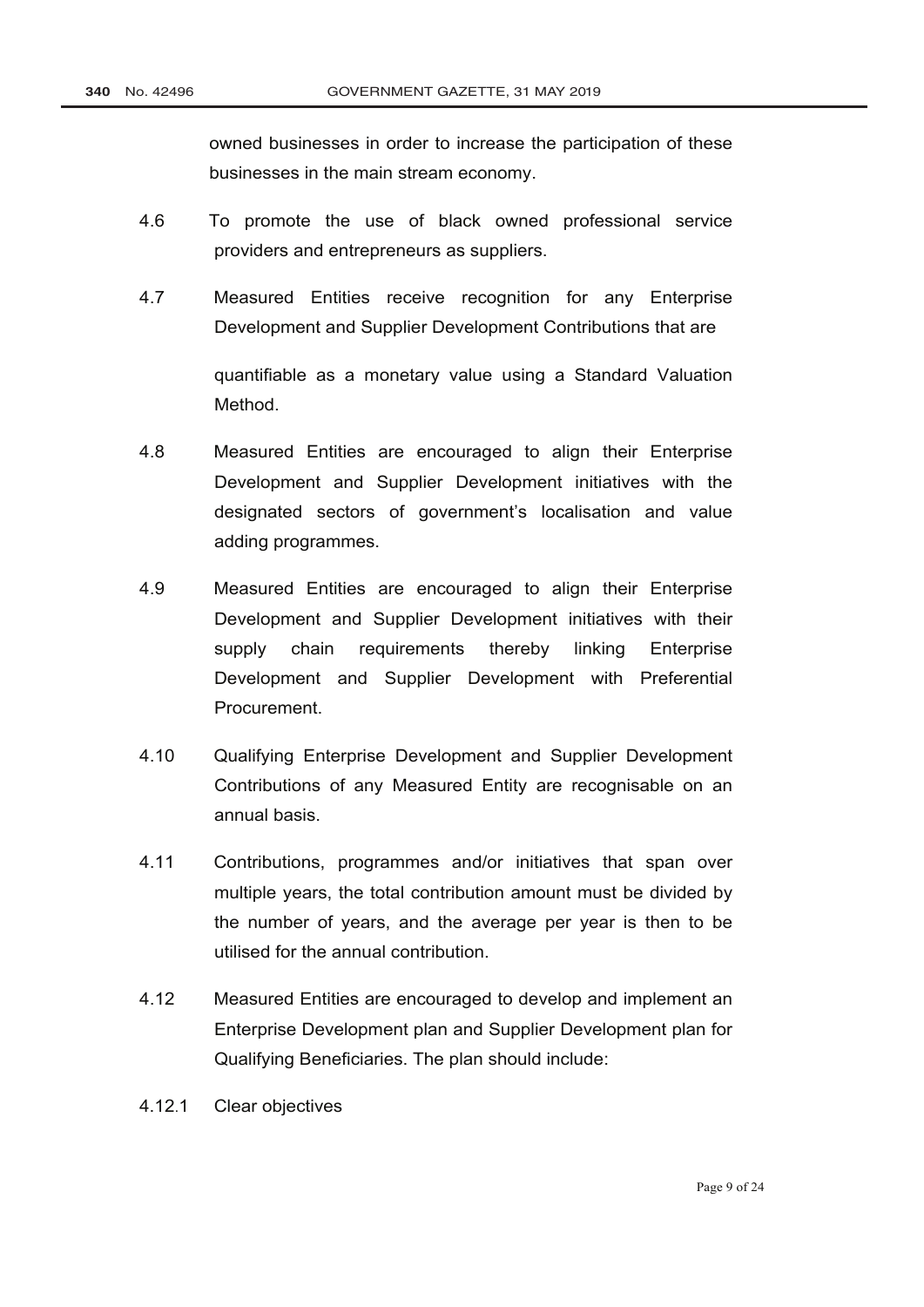### 4.12.2 Priority interventions

- 4.12.3 Key performance indicators; and
- 4.12.4 A concise implementation plan with clearly articulated milestones.
- 4.13 Measured Entities will not get recognition for the same activities undertaken under 2.2 and 2.3, they will only get recognition for one of the two i.e. 2.2 or 2.3
- 4.14 No portion of the value of any Qualifying Enterprise Development and Supplier Development Contribution that is payable to the beneficiary after the date of measurement can form part of any calculation under this statement.

## **5 TOTAL MEASURED PROCUREMENT SPEND**

The following procurement is measurable within Total Measured Procurement Spend:

- 5.1 Cost of sales: all goods and services procured that comprise the cost of the sales of the Measured Entity,
- 5.2 Operational expenditure: all goods and services procured that comprise the operational expenditure of the Measured Entity;
- 5.3 Capital expenditure: all capital expenditure incurred by the Measured Entity;

## 5.4 **Public sector procurement:**

5.4.1 all goods and services procured from organs of state and public entities. Despite this, procurement by a Measured Entity from a local government authority, which is a reseller of that service, is measurable at the B-BBEE Recognition Level of the primary Supplier of the service; and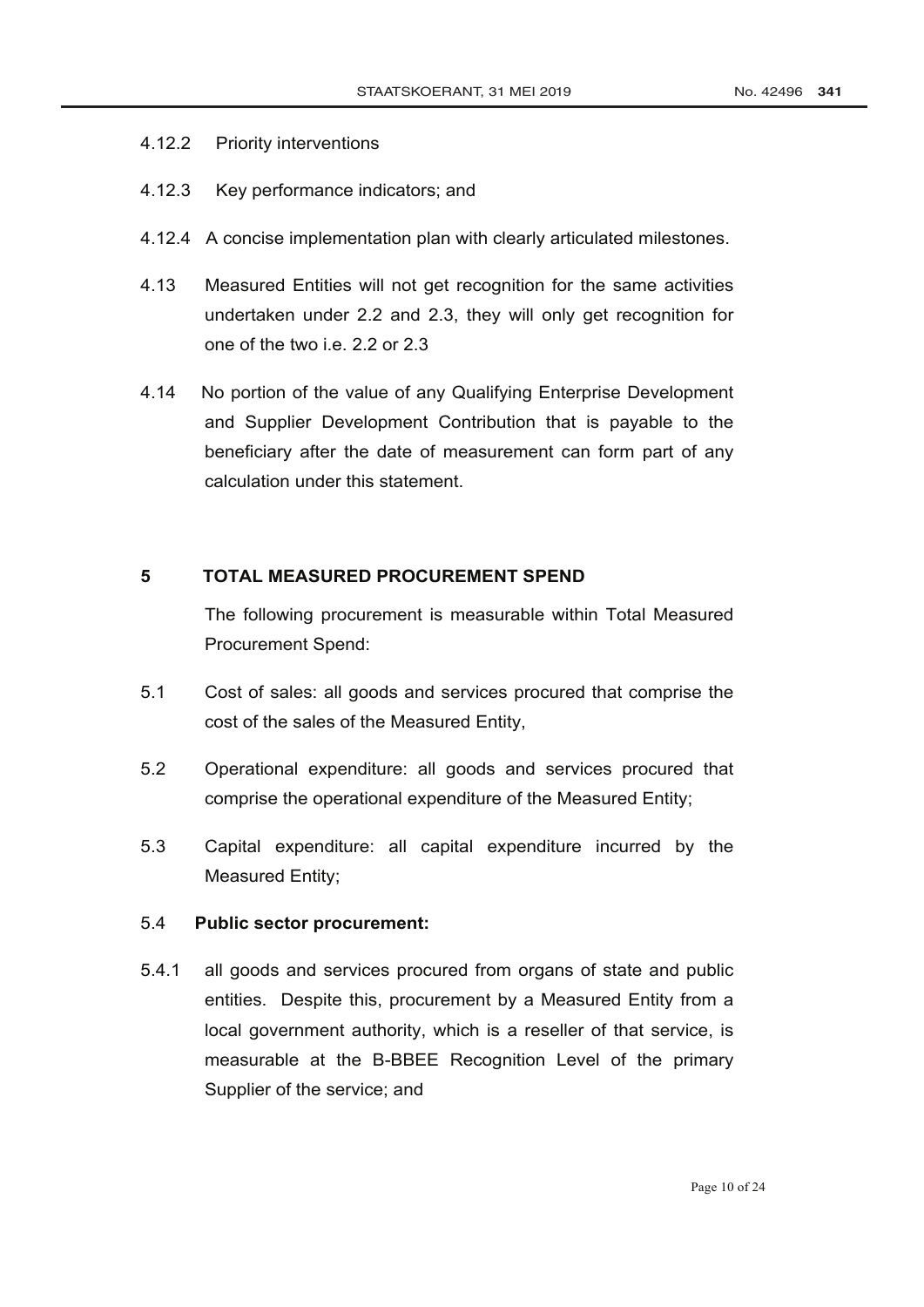- 5.4.2 in any event, any procurement of any goods or services from any organ of state or public entity that enjoys a statutory or regulated monopoly in the supply of such goods or services, is excluded;
- 5.5 Monopolistic procurement: all goods and services procured from suppliers that enjoy a monopolistic position;
- 5.6 Third-party procurement: all procurement for a third-party or a client, where the cost of that procurement is an expense recorded in the Measured Entity's annual financial statements;
- 5.7 Labour brokers and independent contractors: any procurement of the Measured Entity which is Outsourced Labour Expenditure;
- 5.8 Pension and medical aid contributions: payments made to any post retirement funding scheme or to a medical aid or similar medical insurer by a Measured Entity for its employees, excluding any portions of such payments which are a contribution to a capital investment of the employee. The scheme or insurer must issue a certificate dividing payments between the capital investment portion and the balance to establish the amount that is measurable within Total Measured Procurement Spend;
- 5.9 Trade commission's: any commission or similar payments payable by a Measured Entity to any other person pursuant to the business or trade of the Measured Entity;
- 5.10 Empowerment related expenditure: all goods and services procured in carrying out B-BBEE. The Total Measured Procurement Spend does not include the actual contribution portion recognised under section 2.2 and 2.3 of this Statement or Code series 500 but does include any expenditure incurred in facilitating those contributions;
- 5.11 Imports: all goods and services that are imported or procured from a non-South African source; and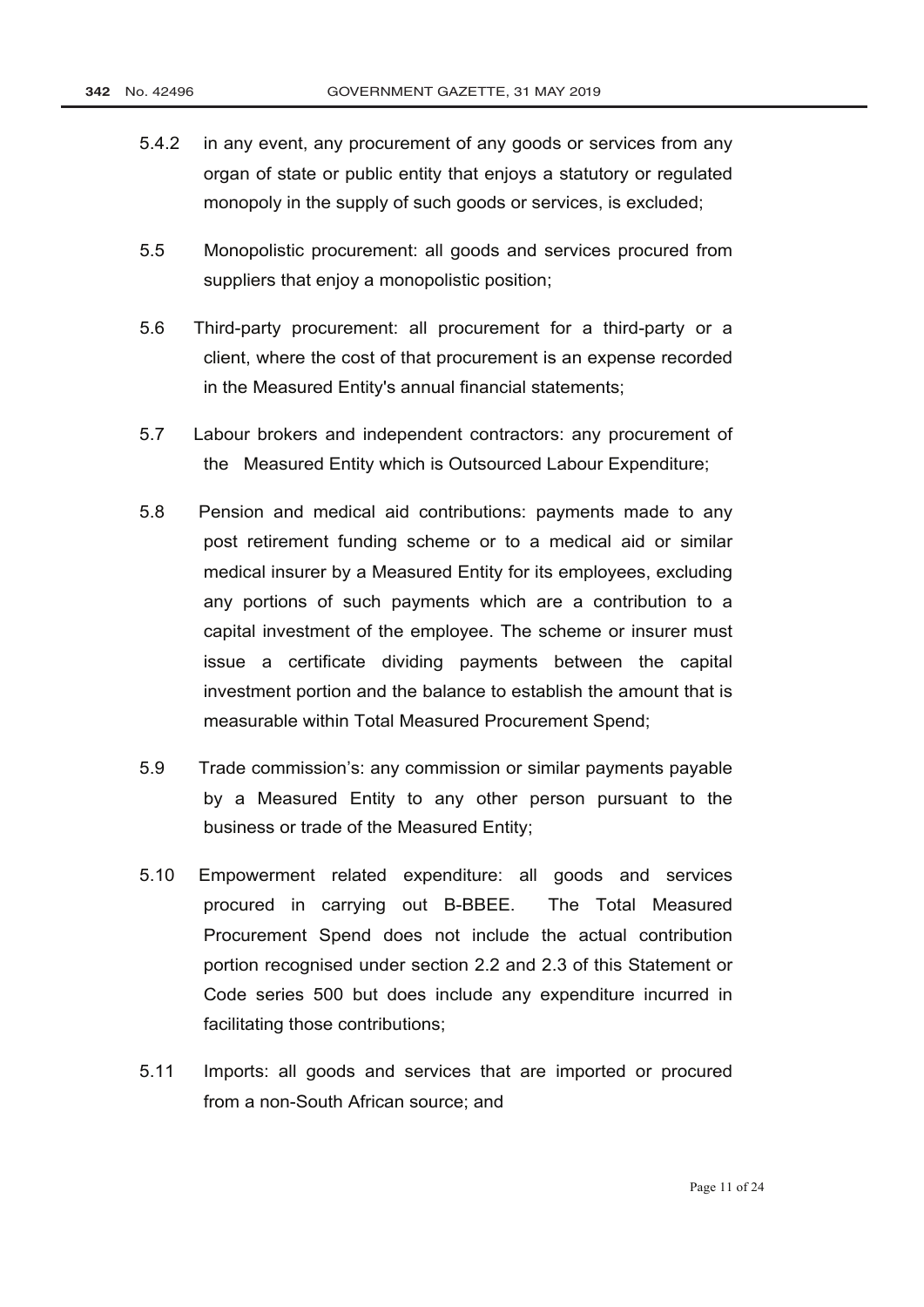5.12 Intra-group procurement: all goods and services procured from subsidiaries or holding companies of the Measured Entity (BEE credentials of the entity supplying goods and/or services must be confirmed by way of a valid BEE certificate).

# **6 EXCLUSIONS FROM TOTAL MEASURED PROCUREMENT SPEND**

The following list provides permissible exclusions from Total Measured Procurement Spend recognisable in terms of paragraph 5:

- 6.1 Taxation: any amount payable to any person which represents a lawful tax or levy imposed by an organ of state authorised to impose such tax or levy, including rates imposed by a municipality or other local government;
- 6.2 Salaries, wages, remunerations, and emoluments: any amount payable to an employee as an element of their salary or wage and any emolument or similar payment paid to a director of a Measured Entity;
- 6.3 Pass-through third-party procurement: all procurement for a thirdparty or a client that is recorded as an expense in the third-party or client's annual financial statements but is not recorded as such in the Measured Entity's annual financial statements;

#### 6.4 **Empowerment related procurement:**

- 6.4.1 Investments in or loans to an Associated Enterprise;
- 6.4.2 Investments, loans or donations qualifying for recognition under any statement under Code series 400 or 500;
- 6.5 **Imports: the following imported goods and services:**
- 6.5.1imported capital goods or components for value-added production in South Africa provided that:
- 6.5.1.1 there is no existing local production of such capital goods or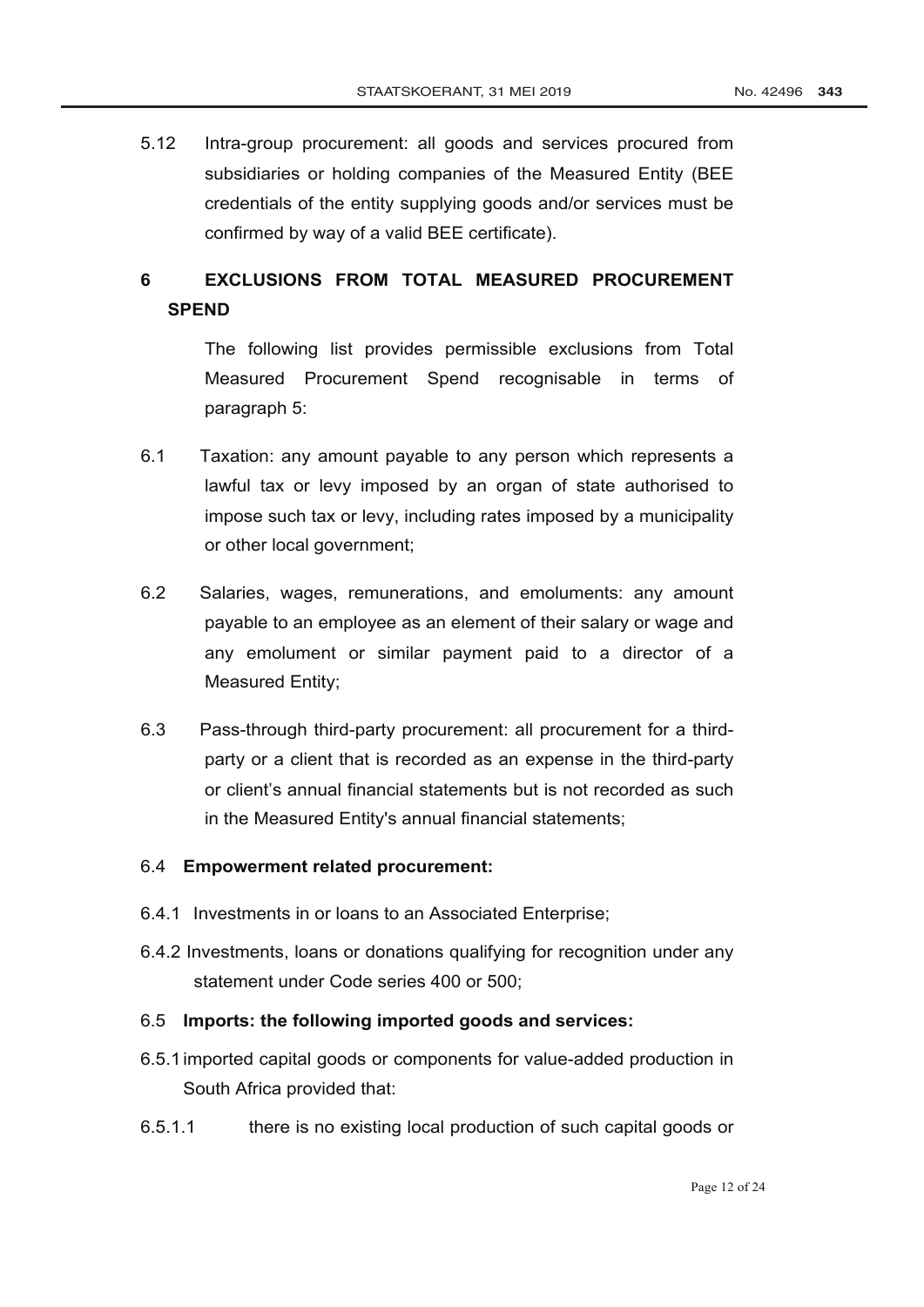components; and

- 6.5.1.2 importing those capital goods or components promotes further value-added production within South Africa;
- 6.5.2imported goods and services other than those listed in paragraph 6.5.1 if there is no local production of those goods or services including, but not limited to, imported goods or services that –
- 6.5.2.1 carry a brand different to the locally produced goods or services; or
- 6.5.2.2 have different technical specifications to the locally produced goods or services.
- 6.5.3The exclusion of imports listed under 6.5.2 are subject to them having developed and implemented an Enterprise Development and Supplier Development plan for imported goods and services. This plan should include:
- 6.5.3.1 Clear objectives
- 6.5.3.2 Priority interventions
- 6.5.3.3 Key performance indicators; and
- 6.5.3.4 A concise implementation plan with clearly articulated milestones
- 6.5.4The [Department of Trade and Industry](http://www.greengazette.co.za/departments/dti) will from time to time consult with the industry and issue practice notes with regard to the provisions on import exclusion.

### **7. MEASUREMENT OF B-BBEE PROCUREMENT SPEND**

7.1 B-BBEE Procurement Spend is the value of the procurement falling within paragraph 5 and not excluded by paragraph 6. If a supplier falls within a category of supplier listed in paragraph 3.5, the value of procurement from that supplier is multiplied by the applicable factor listed in that paragraph.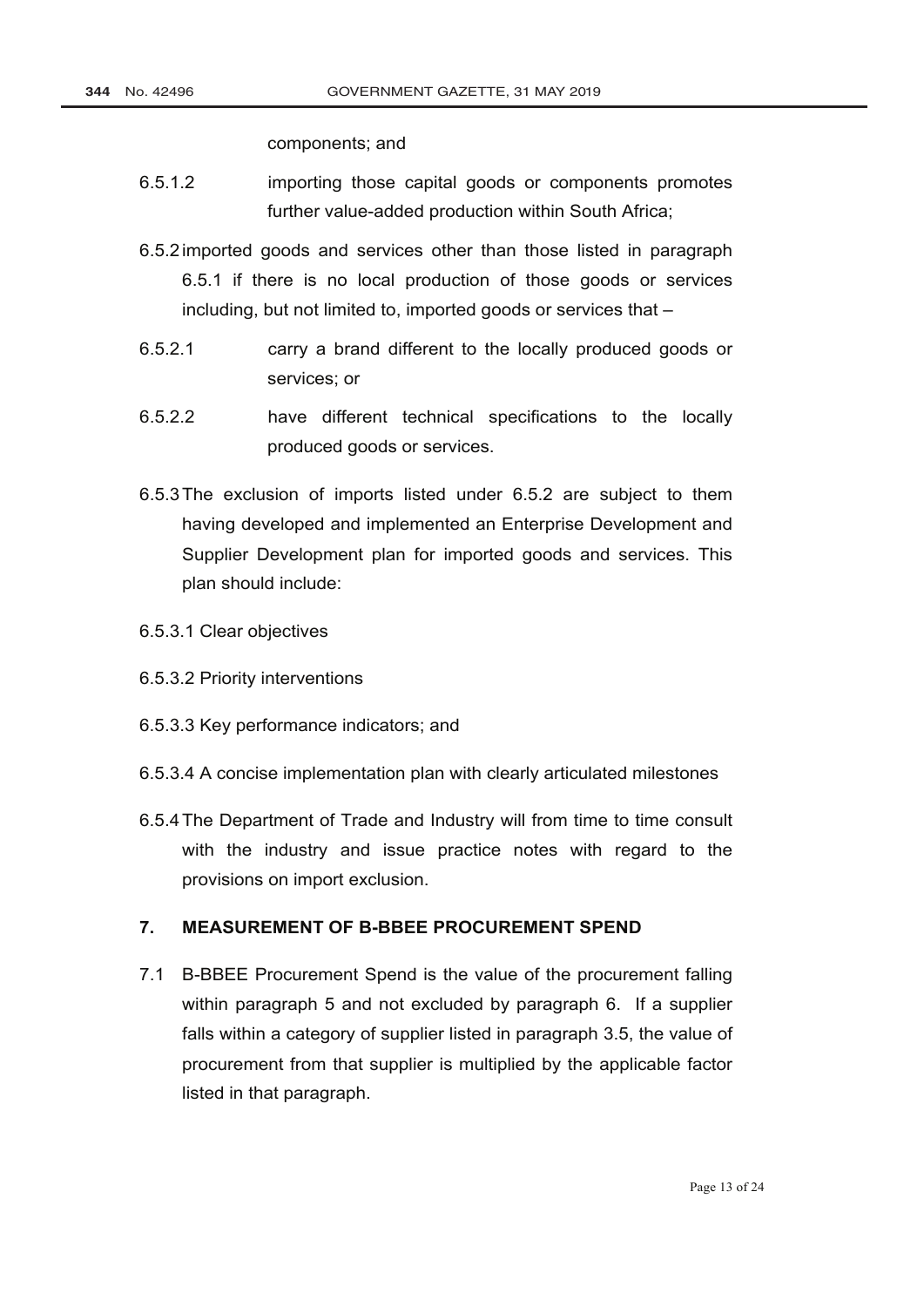- 7.2 B-BBEE Procurement Spend can be measured in terms of formula "A" in Annexe 400(A).
- 7.3 The B-BBEE Procurement Spend for a Measured Entity in respect of a supplier is calculated by multiplying the spend contemplated by paragraph 5 (and not excluded by paragraph 6) in respect of that supplier by the supplier's B-BBEE Recognition Level.
- 7.4 A Measured Entity's Total Procurement Spend is the total of all amounts calculated in terms of paragraph 7.3.

# **8 THE CALCULATION OF PREFERENTIAL PROCUREMENT CONTRIBUTIONS TO B-BBEE**

- 8.1 A measured Entity receives a score for procurement in proportion to the extent that it meets the compliance target.
- 8.2 The Measured Entity's score for Preferential Procurement contributions to B-BBEE under the preferential procurement scorecard can be calculated in terms of formula "B" in Annexe 400(A).

# **9 ENTERPRISE DEVELOPMENT and SUPPLIER DEVELOPMENT CONTRIBUTIONS**

- 9.1 The following is a non-exhaustive list of Enterprise Development and Supplier Development Contributions:
- 9.1.1 investments in beneficiary entities;
- 9.1.2 loans made to beneficiary entities;
- 9.1.3 guarantees given or security provided on behalf of beneficiaries;
- 9.1.4 credit facilities made available to beneficiary entities;
- 9.1.5 grant contributions to beneficiary entities;
- 9.1.6 direct costs incurred by a Measured Entity in assisting and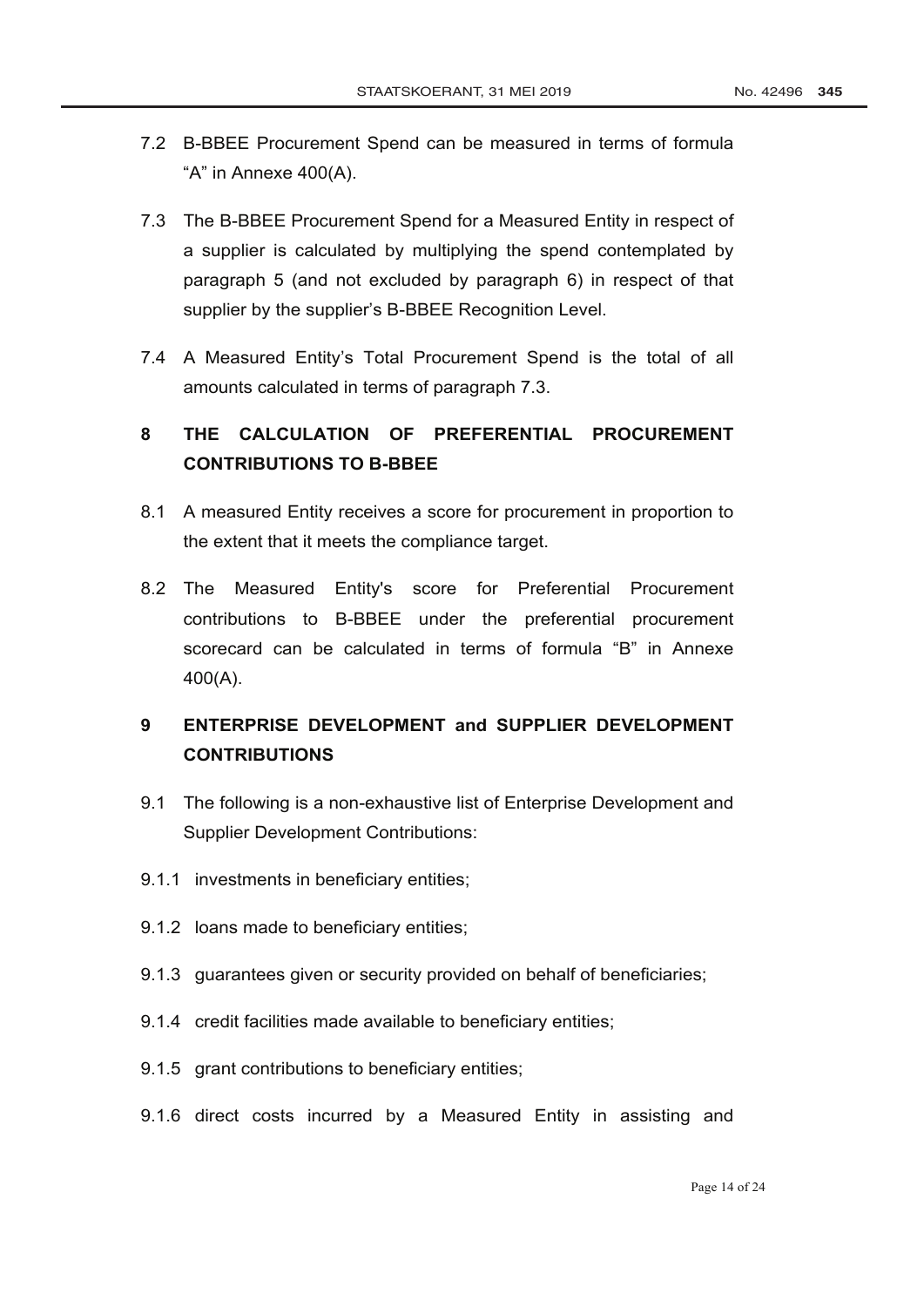hastening development of beneficiary entities;

- 9.1.7 overhead costs of a Measured Entity directly attributable to Enterprise Development and Supplier Development Contributions;
- 9.1.8 preferential credit terms granted by a Measured Entity to beneficiary entities;
- 9.1.9 preferential terms granted by a Measured Entity in respect of its supply of goods or services to beneficiary entities;
- 9.1.10 contributions made to settling service costs relating to the operational or financial capacity or efficiency levels of beneficiary entities;
- 9.1.11 discounts given to beneficiary entities in relation to the acquisition and maintenance costs associated with the grant to those beneficiary entities of franchise, licence, agency, distribution or other similar business rights;
- 9.1.12 the creation or development of capacity and expertise for beneficiary entities needed to manufacture or produce goods or services previously not manufactured, produced or provided in the Republic of South Africa is provided for in Government's economic growth and local supplier development policies and initiatives;
- 9.1.13 facilitating access to credit for beneficiary entities without access to similar credit facilities through traditional means owing to a lack of credit history, high-risk or lack of collateral;
- 9.1.14 provision of training or mentoring by suitably qualified entities or individuals to beneficiary entities which will assist the beneficiary entities to increase their operational or financial capacity; and
- 9.1.15 the maintenance by the Measured Entity of an Enterprise Development and Supplier Development unit which focuses exclusively on support of beneficiary entities or candidate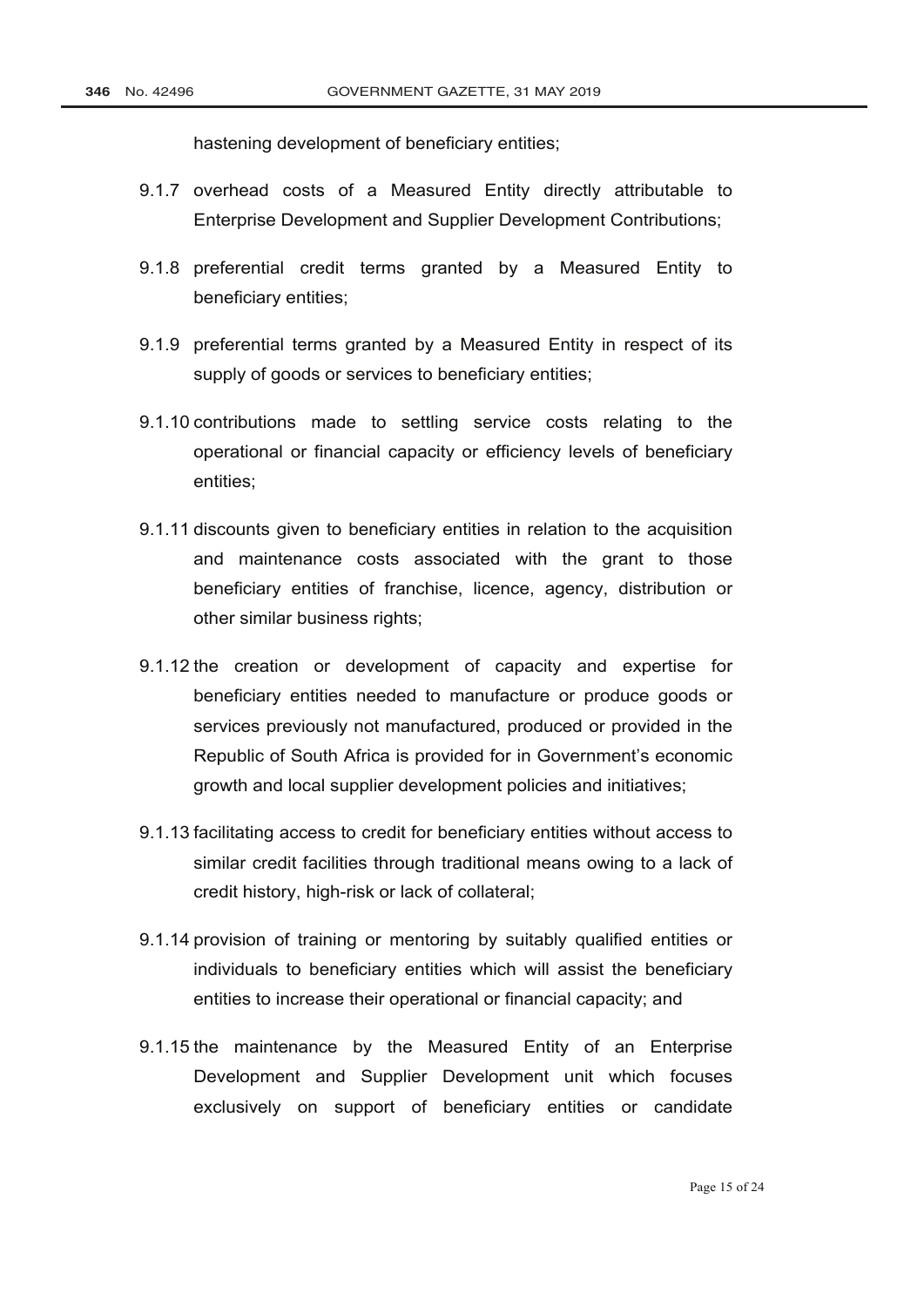beneficiary entities.

- 9.1.16 new projects promoting beneficiation by the Measured Entity for the benefit of Enterprise Development and Supplier Development Beneficiaries.
- 9.1.17 provision of preferential credit facilities to a beneficiary entity by a Measured Entity may constitute an Enterprise Development and Supplier Development Contribution. Examples of such contributions include without limitation:
- 9.1.18 provision of finance to beneficiary entities at lower than commercial rates of interest;
- 9.1.19 relaxed security requirements or absence of security requirements for beneficiary entities unable to provide security for loans; and
- 9.1.20 settlement of accounts with beneficiary entities over a shorter period of time in relation to the Measured Entity's normal payment period, provided the shorter period is no longer than 15 days;
- 9.1.21 providing training or mentoring to beneficiary communities by a Measured Entity. (Such contributions are measurable by quantifying the cost of time (excluding travel or commuting time) spent by staff or management of the Measured Entity in carrying out such initiatives. A clear justification, commensurate with the seniority and expertise of the trainer or mentor, must support any claim for time costs incurred).
- 9.1.22 maintaining an Enterprise Development and Supplier Development unit by the Measured Entity. (Only that portion of salaries and wages attributable to time spent by the staff in, and the other expenses related to, promoting or implementing Enterprise Development and Supplier Development constitute contributions.)
- 9.1.23 Payments made by the Measured Entity to suitably qualified and experienced third parties to perform Enterprise Development and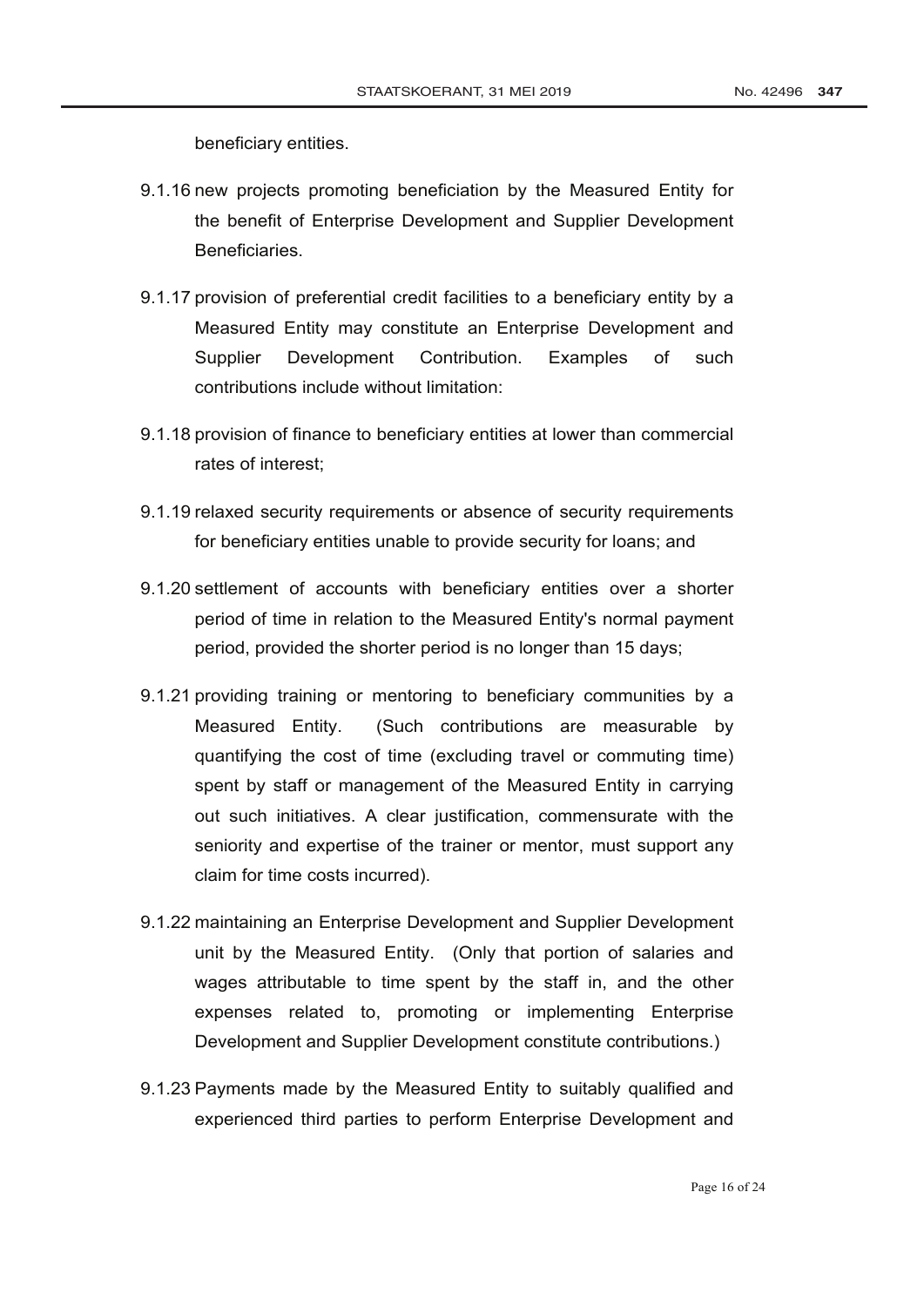Supplier Development on the Measured Entity's behalf.

### **10 MONETARY AND NON-MONETARY CONTRIBUTIONS**

- 10.1 Subject always to the definition of Qualifying Enterprise Development and Supplier Development Contributions, the following monetary/non-monetary contributions will, without limitation, be considered:
- 10.1.1 the provision of seed or development capital;
- 10.1.2 contributions made towards the settlement of the cost of services relating to the operational or financial capacity and/or efficiency levels of a Qualifying Enterprise Development and Supplier Development Beneficiary including, without limitation:
- 10.1.2.1 professional and consulting services;
- 10.1.2.2 licensing and/or registration fees;
- 10.1.2.3 industry specific levies and/or other such fees; and
- 10.1.2.4 IT services;
- 10.1.3 subject to paragraph 10.1, creation or development of capacity and expertise for Beneficiary Entities required to manufacture or produce goods and/or services previously not manufactured, produced or provided in the Republic of South Africa;
- 10.1.4 subject to paragraph 10.2, provision of preferential credit facilities;
- 10.1.5 subject to paragraph 10.1, facilitation of access to credit for Beneficiary Entities unable to access similar credit facilities through traditional means owing to a lack of credit history, high risk and/or lack of collateral;
- 10.1.6 subject to paragraph 10.3, provision of training and/or mentoring to Beneficiary Entities which will assist the Beneficiary Entities to increase their operational and/or financial capacity; and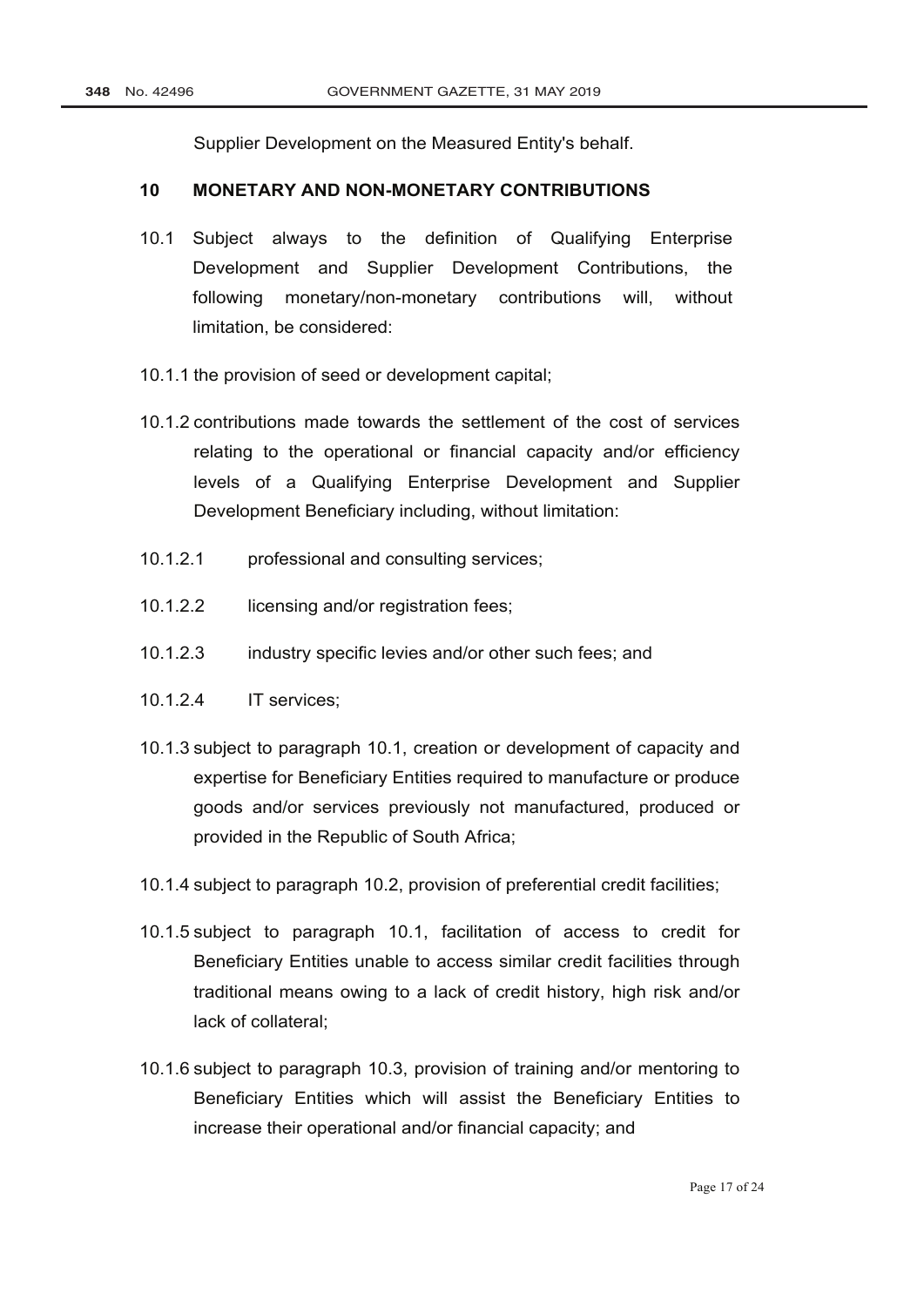- 10.1.7 subject to paragraph 10.4, the maintenance by the Measured Entity of an Enterprise Development and Supplier Development unit which focuses exclusively on support of Beneficiary Entities or candidate Beneficiary Entities.
- 10.2 The creation and/or development of the capacity of Beneficiary Entities which will enable them to manufacture and produce goods and/or provide services previously not available in the Republic of South Africa, may constitute a Qualifying Enterprise Development and Supplier Development Contribution, and will be measured as the rand value of monetary contributions made as well as investments into, loans made to or guarantees given for a Beneficiary Entity.
- 10.3 Provision of preferential credit facilities to a Beneficiary Entity by a Measured Entity may constitute a Qualifying Enterprise Development and Supplier Development Contribution. Examples of such contributions include without limitation:
- 10.3.1 provision of finance to Beneficiary Entities at rates of interest below the applicable rate. Such contributions will be measured as the value of the differential between the actual interest rate provided to the Beneficiary Entity and the applicable rate;
- 10.3.2 relaxed security requirements or absence of security requirements for Beneficiary Entities unable to provide security for loans; and
- 10.3.3 settlement of accounts with Beneficiary Entities over a shorter period of time in relation to the Measured Entity's normal payment period, provided that the shorter period is no longer than 15 days. Preferential payment terms which extend beyond 15 days will not qualify as Qualifying Enterprise Development and Supplier Development Contributions.
- 10.4 Provision of training and/or mentoring to a Beneficiary Entity by a Measured Entity may constitute a Qualifying Enterprise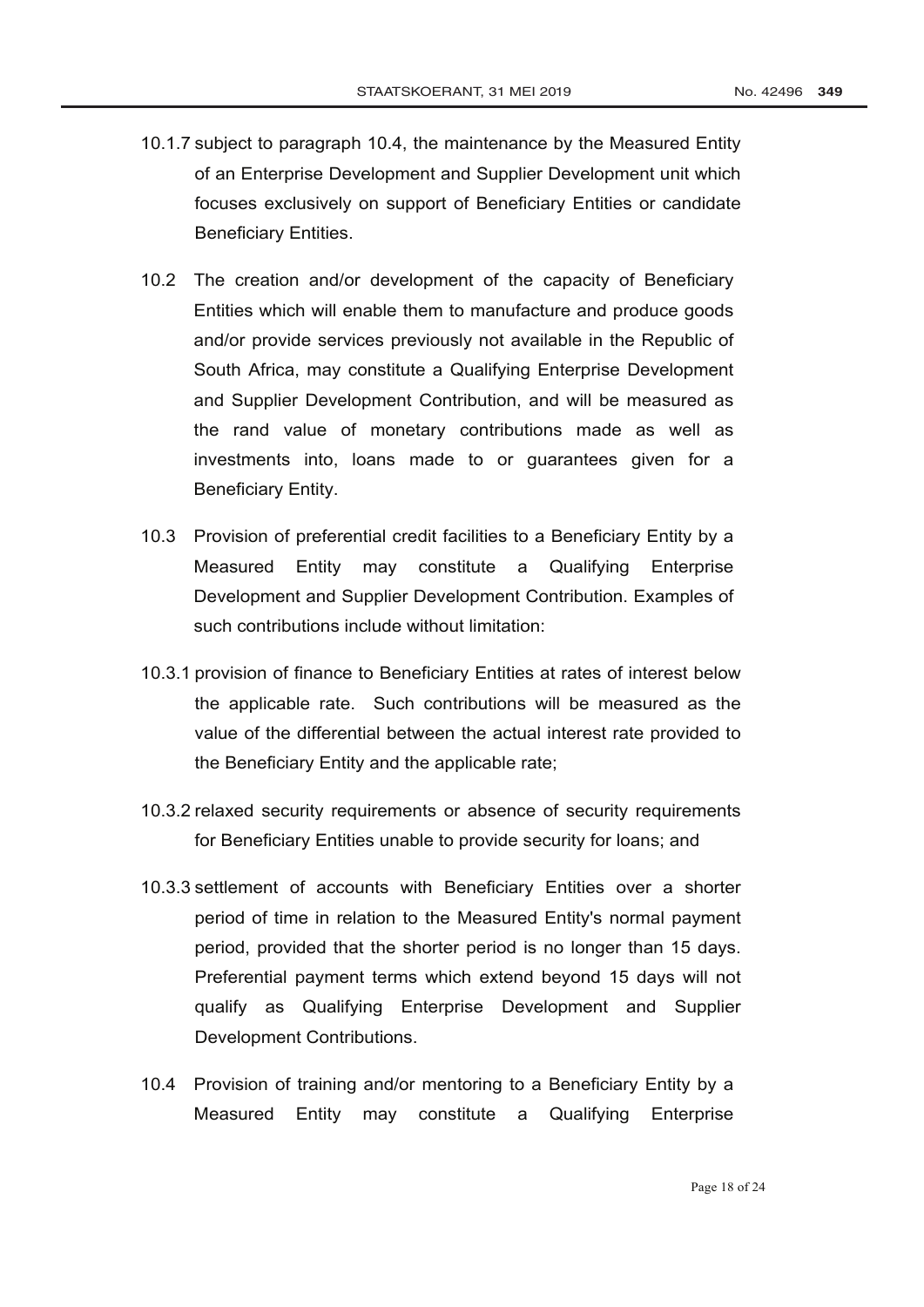Development and Supplier Development Contribution. Such contributions will be measured by quantifying the cost of time spent by staff or management of the Measured Entity in carrying out such initiatives. Any travel or commuting time may not be included in this cost. Furthermore, a clear justification must be supplied with respect to the calculation of such time costs incurred, commensurate with the level of seniority and expertise of the trainer or mentor. Common forms of such contribution include without limitation:

- 10.4.1 Professional and consulting services;
- 10.4.2 IT services; and
- 10.4.3 any other services which help to increase the entity's financial and/or operational capacity and which have not also been accounted for under skills development.
- 10.5 The maintenance of an Enterprise Development and Supplier Development unit by the Measured Entity may constitute a Qualifying Enterprise Development and Supplier Development Contribution. Common examples of such contributions include without limitation the salaries and wages of staff and other expenses involved in the operation of such Enterprise Development and Supplier Development unit. Notwithstanding the afore going, only that portion of salaries and wages which relate to time spent by the staff in and the other expenses related to the promotion and implementation of Enterprise Development and Supplier Development in respect of Beneficiary Entities or candidate Beneficiary Entities should be taken into consideration under Enterprise Development and Supplier Development contributions.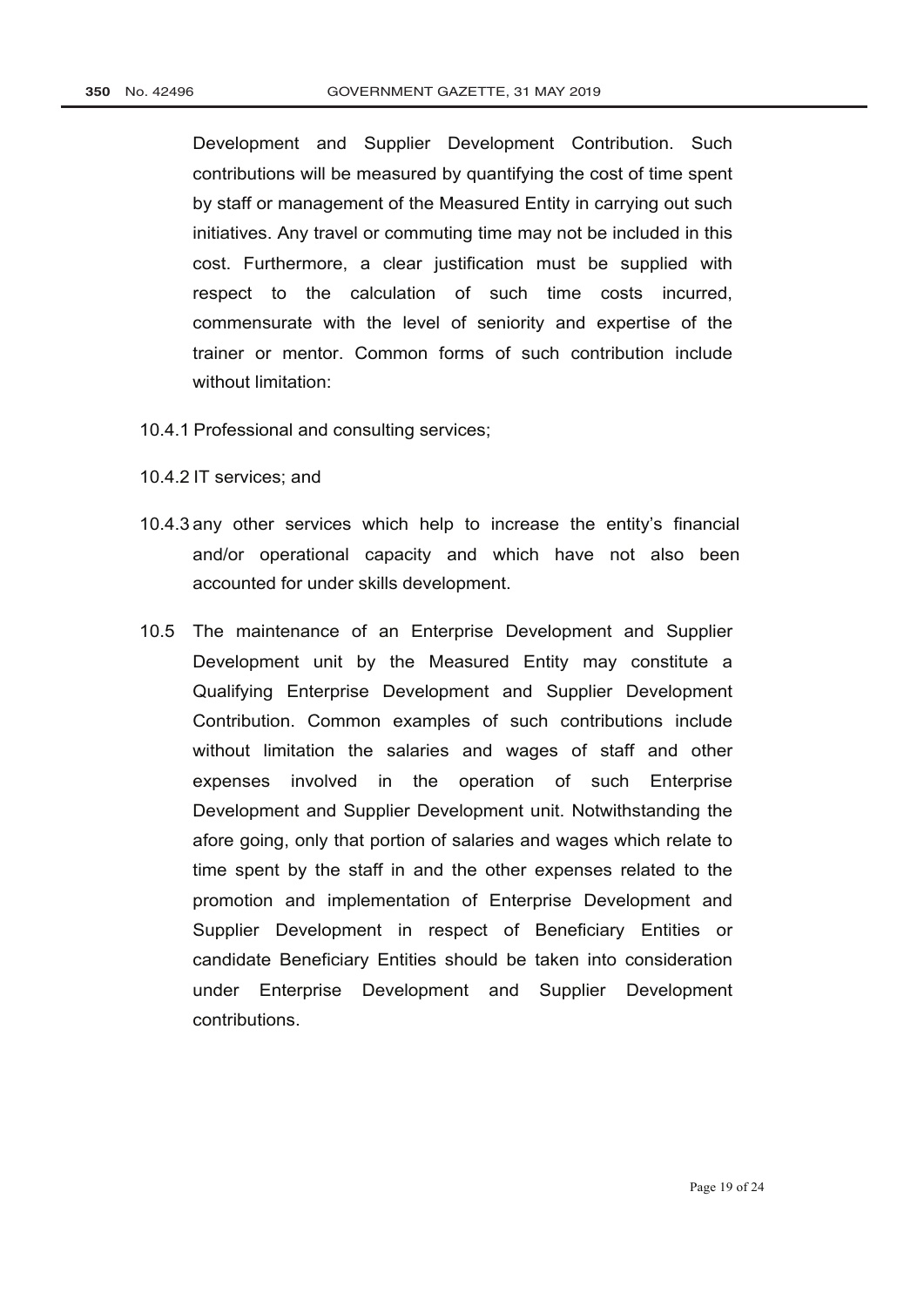# **11 MEASUREMENT OF ENTERPRISE DEVELOPMENT AND SUPPLIER DEVELOPMENT CONTRIBUTIONS**

- 11.1 A measured Entity receives a score for Enterprise Development and Supplier Development in proportion the extent that it meets the compliance target.
- 11.2 Qualifying Contributions are measurable using the formula "A" in Annexe 400(B)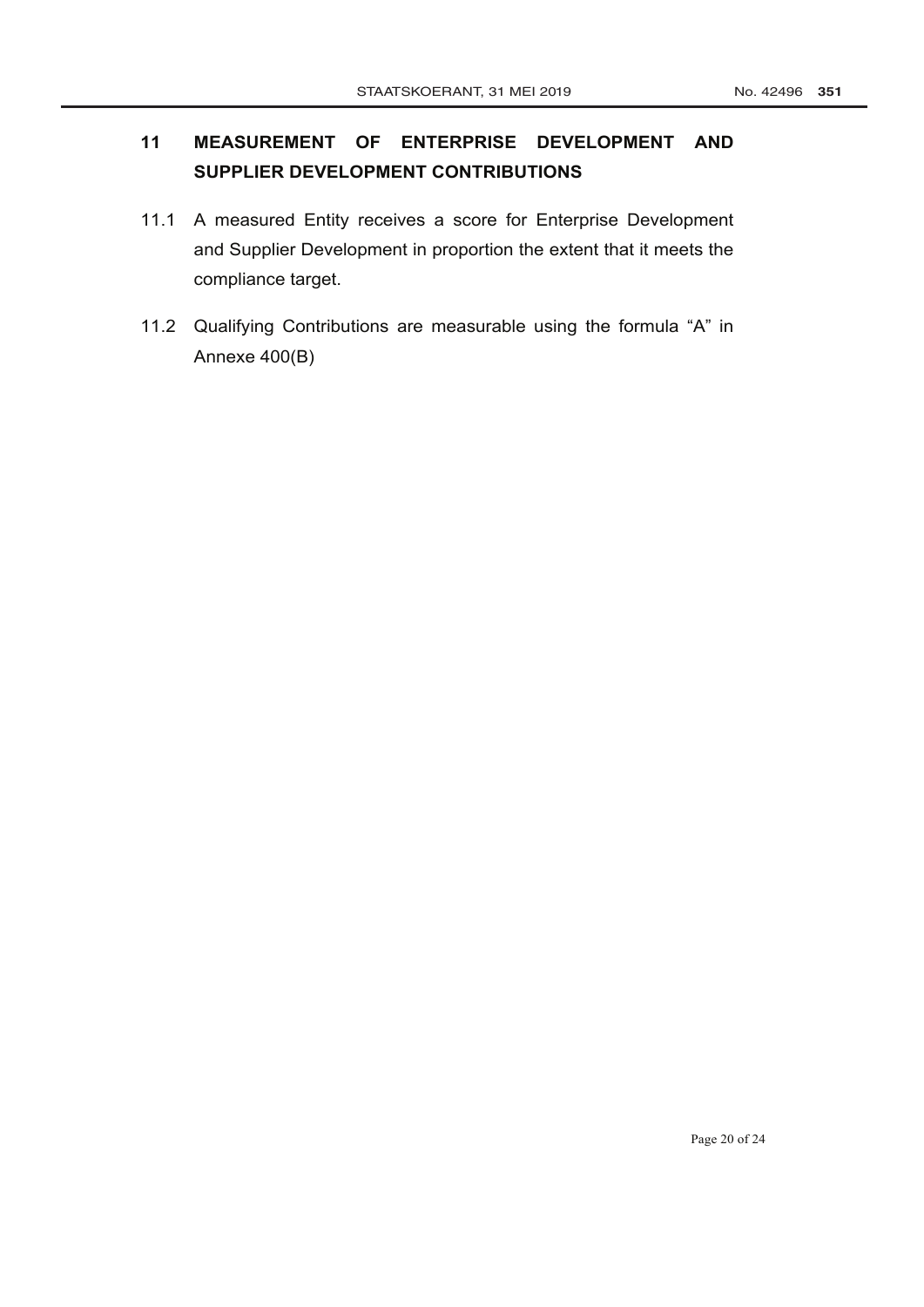#### **ANNEXE 400(A) - A: B-BBEE PROCUREMENT SPEND**:

 $A =$  the sum of  $(B \times C)$ 

#### Where

*A* is the calculated total B-BBEE Procurement Spend for the Measured Entity. It is equal to the sum of the result of the product of B and C for each Supplier of the Measured Entity not excluded under the exclusion from total measured procurement spend;

*B* is the value of procurement falling within Total measured procurement spend and not excluded under the exclusion from total measured procurement spend from each Supplier of the Measured Entity;

*C* is the B-BBEE Procurement Recognition Level of each such Supplier of the Measured Entity.

## **B: THE CALCULATION OF PREFERENTIAL PROCUREMENT CONTRIBUTIONS TO B-BBEE:**

$$
A = \frac{B}{C} \times D
$$

**Where** 

*A* is the calculated preferential procurement score for 2.1.1, 2.1.2, 2.1.3, 2.1.4, 2.1.5 and 2.1.6 in the scorecard under statement 400 for the Measured Entity;

**B** is the total B-BBEE Procurement Spend of the Measured Entity calculated under measurement of B-BBEE Procurement Spend as a percentage of Total Measured Procurement Spend of that Measured Entity;

**C** is the compliance target for each criteria specified in the scorecard under statement 400;

*D* is the Weighting points allocated to each criteria specified in the scorecard under statement400.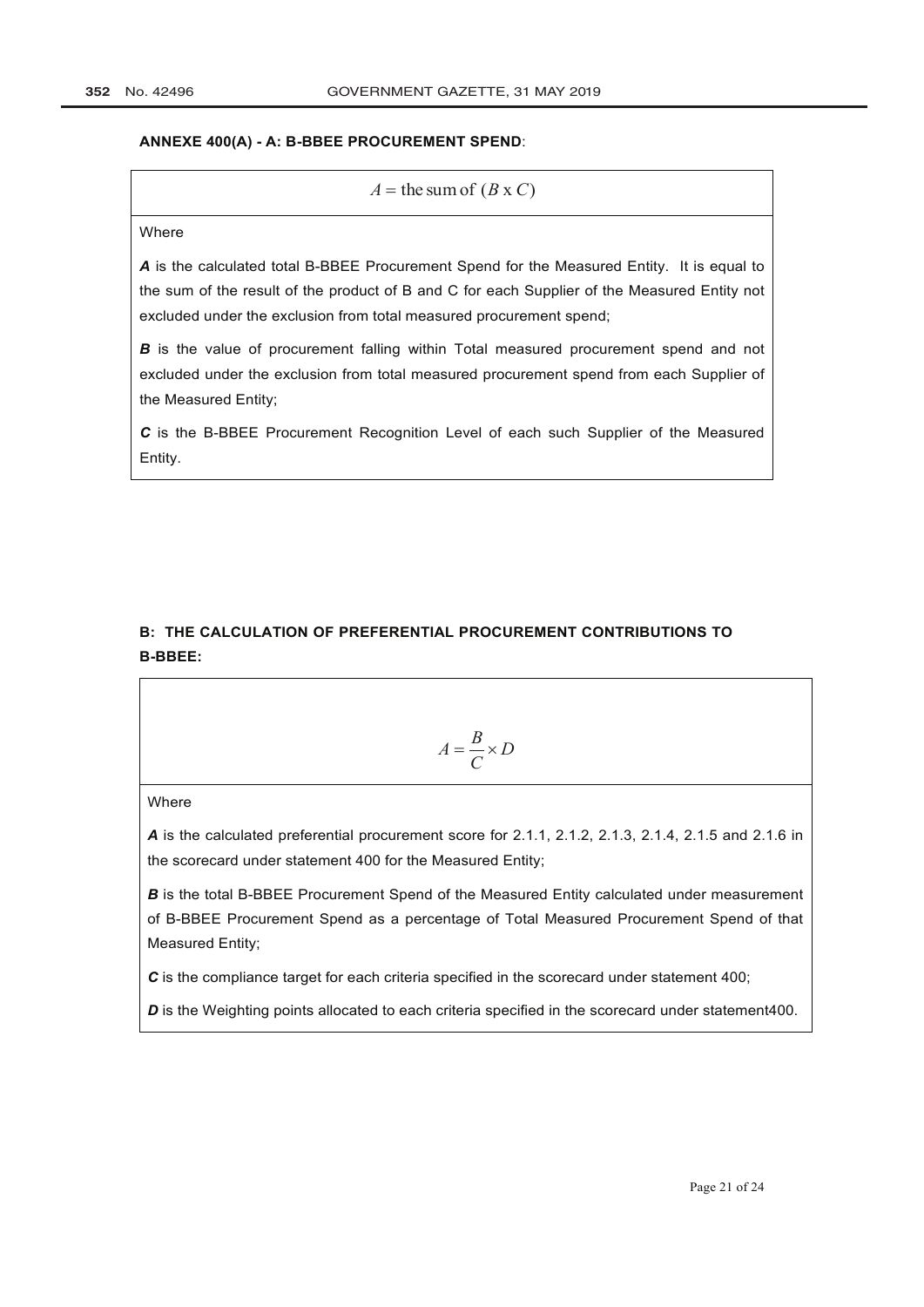### **ANNEXE 400(B)**

### **Annexe 400B – Enterprise Development and Supplier Development Benefit Factor**

**Matrix**

| <b>Qualifying Contribution</b>                      | <b>Contribution Amount</b>       | <b>Benefit Factor</b>    |  |
|-----------------------------------------------------|----------------------------------|--------------------------|--|
| type                                                |                                  |                          |  |
| <b>Grant and Related Contributions</b>              |                                  |                          |  |
| <b>Grant Contribution</b>                           | <b>Full Grant Amount</b>         | 100%                     |  |
| <b>Direct</b><br>Cost<br>incurred<br>in             | Verifiable Cost (including both  | 100%                     |  |
| supporting<br>Enterprise                            | monetary and non-monetary)       |                          |  |
| Development and<br>Supplier                         |                                  |                          |  |
| Development                                         |                                  |                          |  |
| addition<br><b>Discounts</b><br>in<br>to            | Discount Amount (in addition to  | 100%                     |  |
| business<br>normal<br>practices                     | normal business discount)        |                          |  |
| supporting<br>Enterprise                            |                                  |                          |  |
| Development and<br>Supplier                         |                                  |                          |  |
| Development                                         |                                  |                          |  |
| Overhead Costs incurred in                          | Verifiable Costs (including both | 70%                      |  |
| supporting<br>Enterprise                            | monetary and non-monetary)       |                          |  |
| Development and<br>Supplier                         |                                  |                          |  |
| Development<br>(including                           |                                  |                          |  |
| people<br>appointed<br>in                           |                                  |                          |  |
| Enterprise Development and                          |                                  |                          |  |
| <b>Supplier Development)</b>                        |                                  |                          |  |
| <b>Loans and Related Contributions</b>              |                                  |                          |  |
| Interest-Free Loan with no                          | <b>Outstanding Loan Amount</b>   | 70%                      |  |
| security<br>requirements                            |                                  |                          |  |
| Enterprise<br>supporting                            |                                  |                          |  |
| Development<br>Supplier<br>and                      |                                  |                          |  |
| Development                                         |                                  |                          |  |
| Standard Loan to Enterprise                         | <b>Outstanding Loan Amount</b>   | 50%                      |  |
| Development and<br>Supplier                         |                                  |                          |  |
| <b>Development Beneficiaries</b>                    |                                  |                          |  |
| Guarantees<br>provided<br>on                        | <b>Guarantee Amount</b>          | 50%                      |  |
| behalf of a Beneficiary entity                      |                                  |                          |  |
| Lower Interest Rate                                 | Outstanding loan amount          | Prime Rate - Actual Rate |  |
| <b>Equity Investments and Related Contributions</b> |                                  |                          |  |
| Investment<br>Minority<br>in                        | <b>Investment Amount</b>         | 70%                      |  |
| Enterprise Development and                          |                                  |                          |  |
| Supplier<br>Development                             |                                  |                          |  |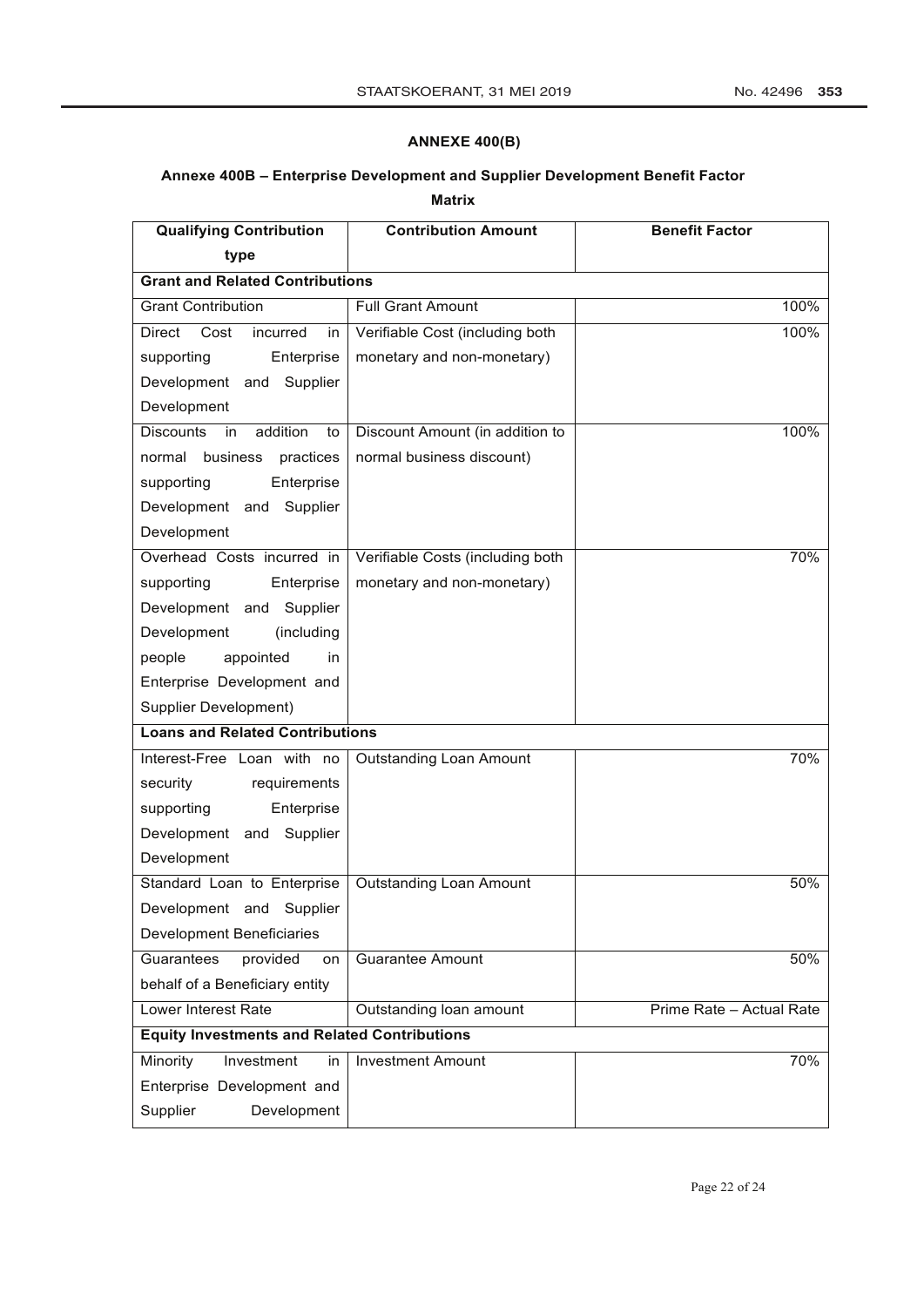| <b>Beneficiaries</b>           |                                                           |                                   |
|--------------------------------|-----------------------------------------------------------|-----------------------------------|
| Enterprise Development and     | <b>Investment Amount</b>                                  | Dividend Rate of Ordinary         |
| Supplier<br>Development        |                                                           | Shareholders - Actual Dividend    |
| with<br>Investment<br>lower    |                                                           | Rate of Contributor               |
| dividend to financier          |                                                           |                                   |
|                                | Contributions made in the form of human resource capacity |                                   |
| Professional<br>services       | Commercial hourly rate of                                 | 60%                               |
| rendered at<br>no cost and     | professional                                              |                                   |
| supporting<br>Enterprise       |                                                           |                                   |
| Development and<br>Supplier    |                                                           |                                   |
| Development                    |                                                           |                                   |
| Professional<br>services       | Value of discount based on                                | 60%                               |
| rendered at a discount and     | commercial hourly rate of                                 |                                   |
| Enterprise<br>supporting       | professional                                              |                                   |
| Development and<br>Supplier    |                                                           |                                   |
| Development                    |                                                           |                                   |
| of<br>Time<br>employees<br>of  | Monthly salary divided by 160                             | 60%                               |
| Measured Entity productively   |                                                           |                                   |
| deployed<br>assisting<br>in    |                                                           |                                   |
| beneficiaries                  |                                                           |                                   |
| <b>Other Contributions</b>     |                                                           |                                   |
| Shorter payment periods for    | Percentage of invoiced amount                             | Percentage being 15 days less the |
| 2.2<br>of<br>statement<br>this | multiplied by 15% (being an                               | number of days from invoice to    |
| (Supplier Development)         | approximation of the cost of                              | payment                           |
|                                | short term funding)                                       | Maximum points that can be        |
|                                |                                                           | scored is 15% of 10 points        |